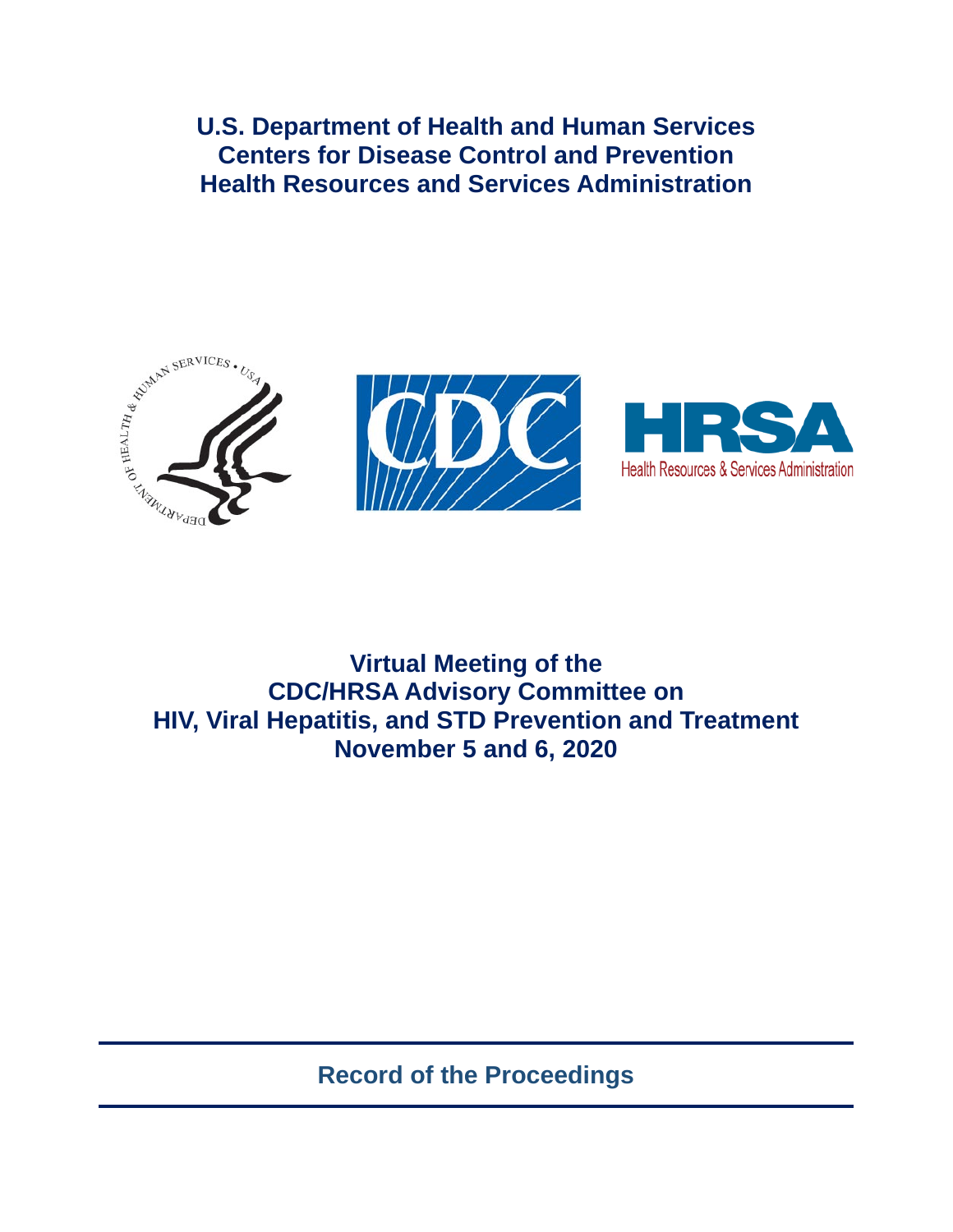| Panel 1: Community Engagement and the HIV Epidemic: Innovatively Engaging Communities 14 |
|------------------------------------------------------------------------------------------|
| Community Engagement: Strategies and Approaches with Partners to Support EHE  15         |
|                                                                                          |
| Community Engagement Strategies from the Hudson County Transitional Grant Area (TGA)     |
|                                                                                          |
| Panel 2: Women, HIV, and Trauma in the Current Healthcare Environment 19                 |
|                                                                                          |
|                                                                                          |
|                                                                                          |
|                                                                                          |
|                                                                                          |
|                                                                                          |
|                                                                                          |
|                                                                                          |
|                                                                                          |
|                                                                                          |
|                                                                                          |

# **Table of Contents**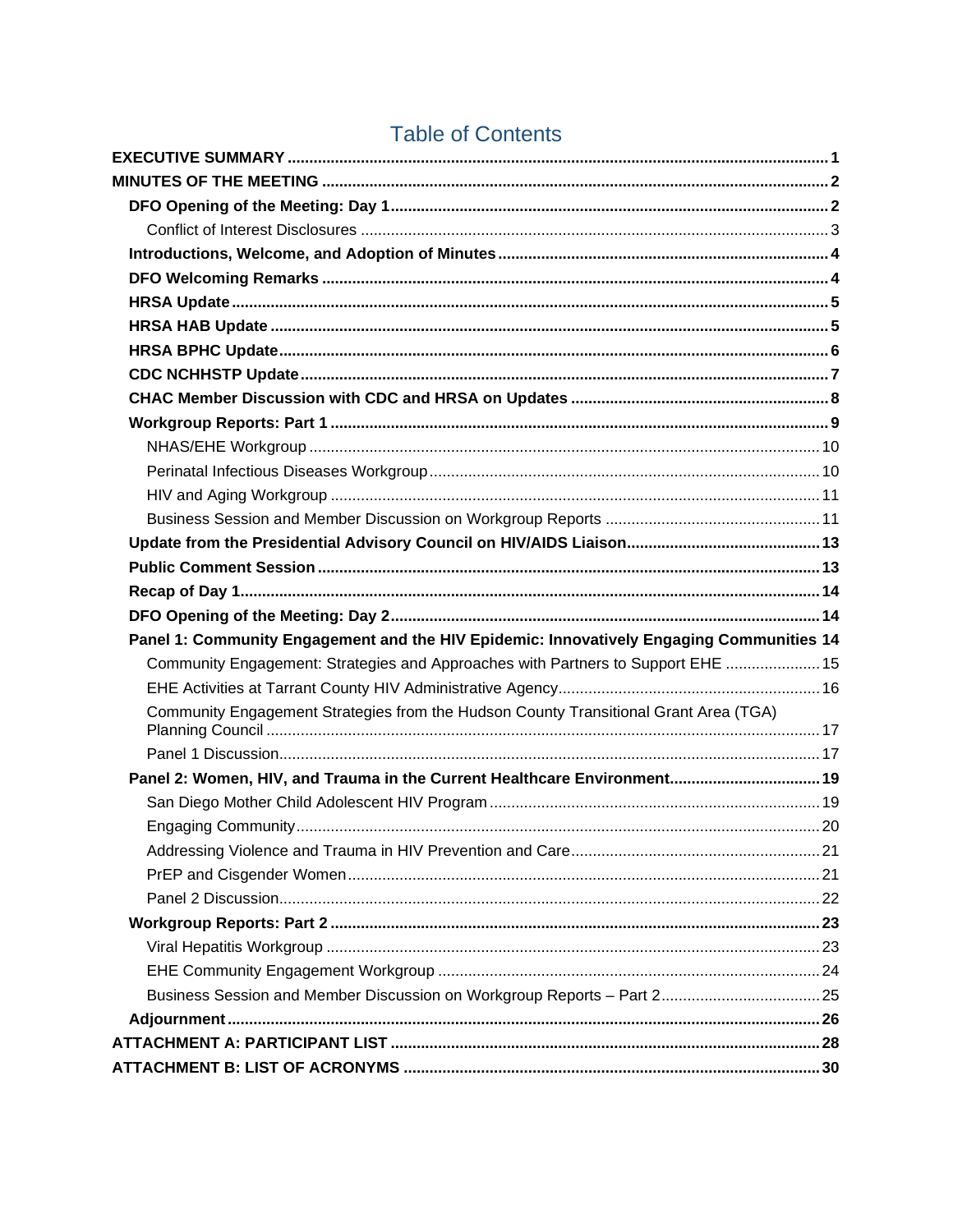## **Executive Summary**

<span id="page-2-0"></span>The United States (U.S.) Department of Health and Human Services (HHS); the Centers for Disease Control and Prevention (CDC) National Center for HIV/AIDS, Viral Hepatitis, Sexually Transmitted Diseases (STDs), and Tuberculosis (TB) Prevention (NCHHSTP); and the Health Resources and Services Administration (HRSA) HIV/AIDS Bureau (HAB) convened a meeting of the CDC/HRSA Advisory Committee on HIV, Hepatitis, and STD Prevention and Treatment (CHAC). In response to the COVID-19 pandemic, the proceedings were held virtually via Zoom on November 5 and 6, 2020.

CHAC members discussed the **COVID-19 pandemic** and its impact on the workforce, clinics, and patients. Specifically, CDC/HRSA programs have worked to address and adapt to shifts in resources in response to the pandemic. There have been reduced opportunities face-to-face patient-provider interactions and falling rates of HIV and STI testing. Telemedicine and homebased testing may be viable alternatives to address these issues.

Presentations were made to update CHAC on workgroup activities. The **Perinatal Infectious Disease Workgroup** presented their recommendations to standardize and improve perinatal infection screening and health outcomes. The **HIV and Aging Workgroup** presented recommendations to improve clinical assessment for people with HIV as they age. The **Viral Hepatitis Workgroup** recommended a national strategy to develop hepatitis C virus (HCV) diagnostics. The **EHE Community Engagement Workgroup** recommended drafting a Community Engagement letter to CDC/HRSA to gather guidance for EHE Year 2.

Presentations were also made on two key issues related to the nation's response to HIV, STDs, and viral hepatitis. These key issues were:

#### **Increased community engagement within the Ending the HIV Epidemic (EHE) initiative**

Panelists discussed how collaboration with other community organizations will help address barriers, build or maintain strategic partnerships with new and existing community providers, develop opportunities for meaningful engagement among peers, and include people with HIV in implementation and decision-making. Panelists shared their experiences and the potential approaches that CDC/HRSA may use to support jurisdictions to engage people with HIV and community-based organizations.

#### **Trauma and women with HIV**

Panelists indicated that women with HIV have five times higher rates of post-traumatic stress disorder (PTSD) than the national average. Social and behavioral factors associated with trauma also increase the risk for HIV infection. HRSA has addressed the intersection of HIV and trauma in a 2015 expert panel and subsequent toolkit. Further strategies are needed to recognize and care for women with HIV who experience trauma. These strategies should be culturally sensitive and trauma-informed, given the high rates of intimate partner violence (IPV), siloes between IPV and sexually transmitted infection (STI) approaches, and the need for early prevention measures.

#### **CHAC Action**

CHAC members voted for an interim meeting in early 2021 to discuss a proposed workgroup to address home-based HCV testing.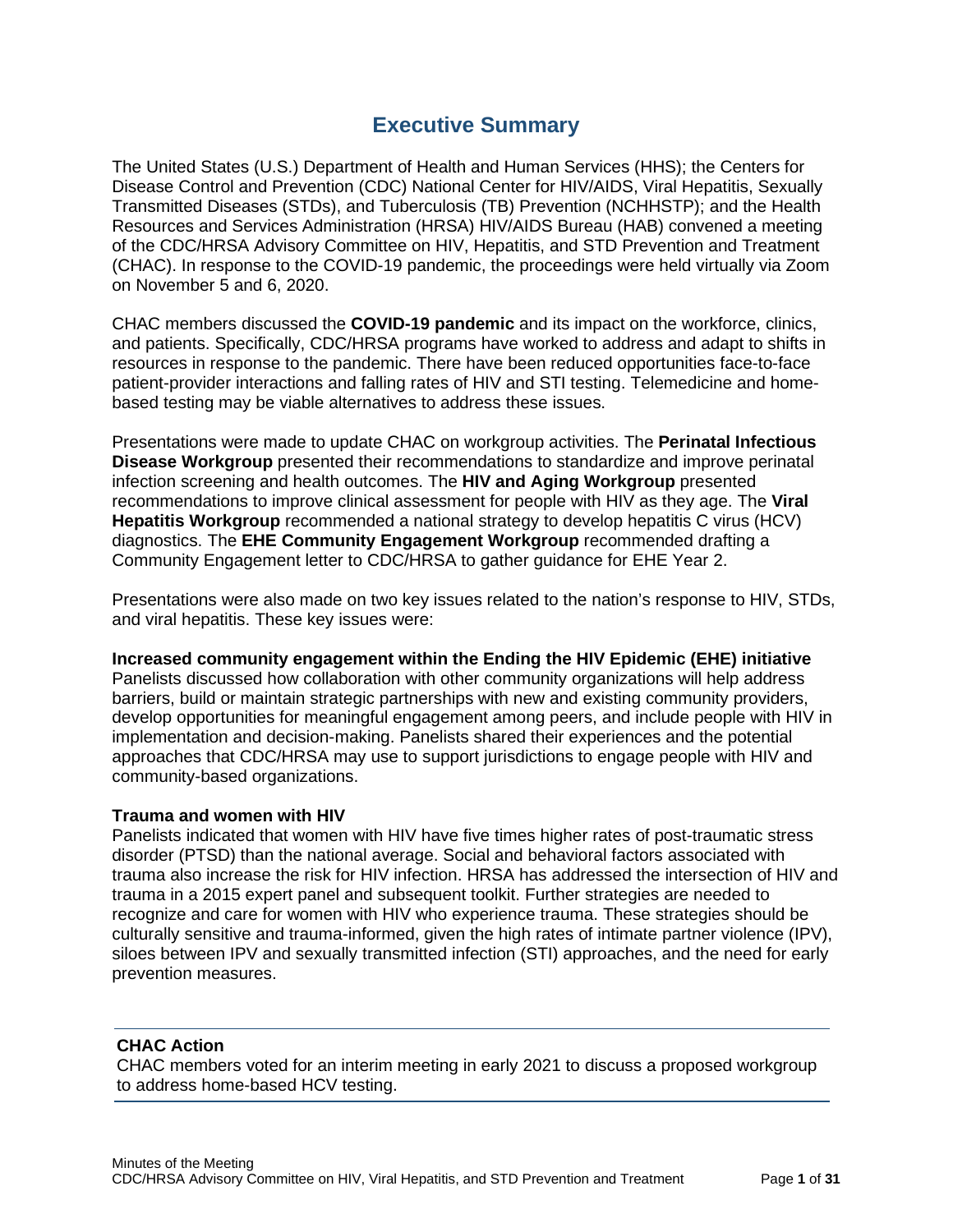## **U.S. DEPARTMENT OF HEALTH AND HUMAN SERVICES**

## **CENTERS FOR DISEASE CONTROL AND PREVENTION HEALTH RESOURCES AND SERVICES ADMINISTRATION**

## **CDC/HRSA Advisory Committee on HIV, Viral Hepatitis, and STD Prevention and Treatment November 5-6, 2020**

## **Minutes of the Meeting**

<span id="page-3-0"></span>The United States (U.S.) Department of Health and Human Services (HHS); the Centers for Disease Control and Prevention (CDC) National Center for HIV/AIDS, Viral Hepatitis, Sexually Transmitted Diseases (STDs), and Tuberculosis (TB) Prevention (NCHHSTP); and the Health Resources and Services Administration (HRSA) HIV/AIDS Bureau (HAB) convened a meeting of the CDC/HRSA Advisory Committee on HIV, Hepatitis, and STD Prevention and Treatment (CHAC). In response to the COVID-19 pandemic, the proceedings were held virtually via Zoom on November 5 and 6, 2020.

The CHAC is a committee chartered under the Federal Advisory Committee Act (FACA) to advise the Secretary of HHS, Director of CDC, and Administrator of HRSA on objectives, strategies, policies, and priorities for HIV, viral hepatitis, and STD prevention and treatment efforts for the nation.

Information for the public to attend the CHAC meeting virtually was published in the Federal Register, in accordance with FACA rules and regulations. All sessions of the meeting were open to the public. (See Appendix A for the Participant List.)

## **DFO Opening of the Meeting: Day 1**

<span id="page-3-1"></span>**Laura Cheever, MD, ScM**  Associate Administrator HIV/AIDS Bureau (HAB), Health Resources and Services Administration (HRSA)

Dr. Laura Cheever welcomed participants to the CHAC meeting and called the proceedings to order at 2:00 PM ET. She reminded participants that CHAC meetings are open to the public and that all comments made during the meeting are a matter of public record. Members of the public had an opportunity to provide comment later in the afternoon. Dr. Cheever asked CHAC members to be mindful of their potential conflicts of interest identified by the Committee Management Office and to recuse themselves from voting and participating in those discussions.

Dr. Cheever then conducted roll call and gathered conflict of interest disclosures from members in attendance during roll call on Day 1. She confirmed that 15 voting members were in attendance, thus constituting a quorum for CHAC to conduct its business on November 5, 2020.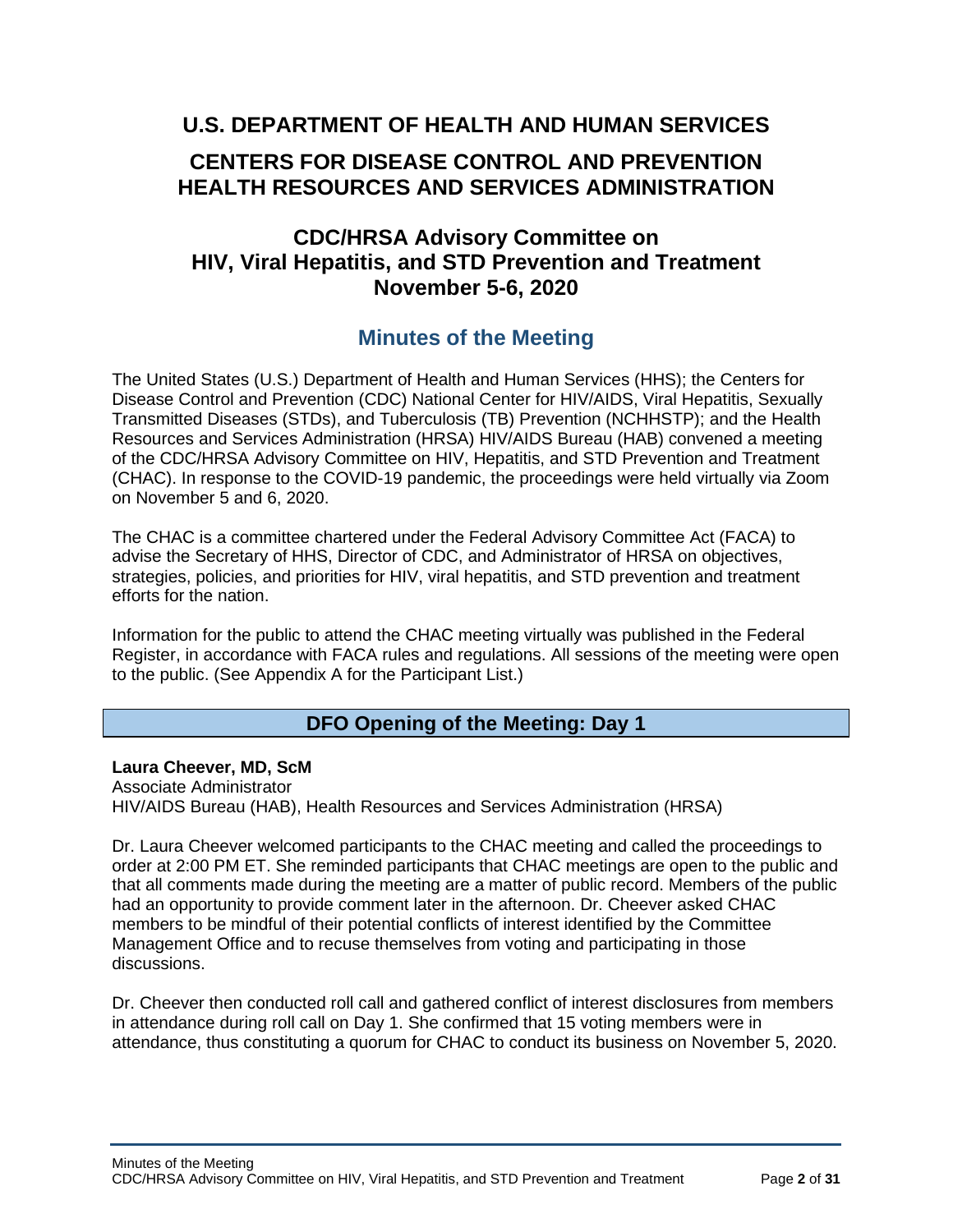|  |  |  | <b>Conflict of Interest Disclosures</b> |  |
|--|--|--|-----------------------------------------|--|
|--|--|--|-----------------------------------------|--|

<span id="page-4-0"></span>

| <b>CHAC Voting Member</b><br>(Institution/Organization)                                         | <b>Disclosure of Conflict</b>                                                               |
|-------------------------------------------------------------------------------------------------|---------------------------------------------------------------------------------------------|
| Jean Anderson, MD (Chair)<br>(Johns Hopkins Medical Institutions)                               | Recipient of funding from NIH, Ryan White, and Gilead<br>funding; spouse has stock in Merck |
| Wendy Armstrong, MD<br>(Emory University School of Medicine)                                    | Recipient of funding from HRSA/Ryan White HIV/AIDS<br>Program                               |
| Marvin Belzer, MD, FACP, FSAM<br>(Children's Hospital Los Angeles)                              | Recipient of funding from NIH, HRSA, SAMHSA, and CDC                                        |
| Demetre Daskalakis, MD, MPH<br>(New York City Department of Health<br>and Mental Hygiene)       | Recipient of funding from HRSA/Ryan White HIV/AIDS<br>Program and CDC                       |
| Jodie Dionne-Odem, MD<br>(University of Alabama, Birmingham)                                    | Recipient of funding from NICHD                                                             |
| Travis Gayles, MD, PhD<br>(Montgomery County Department of<br><b>Health and Human Services)</b> | Recipient of funding from HRSA/Ryan White HIV/AIDS<br>Program and CDC                       |
| Debra Hauser, MPH<br>(Advocates for Youth)                                                      | Recipient of funding from CDC, ViiV, and Gilead                                             |
| Venton Hill-Jones, MSHCAD, PMP<br>(Southern Black Policy and Advocacy<br>Network)               | Recipient of funding from Gilead                                                            |
| Devin Hursey<br>(The U.S. People Living with HIV<br>Caucus)                                     | No conflicts                                                                                |
| Jennifer Kates, PhD<br>(Kaiser Family Foundation)                                               | No conflicts                                                                                |
| Shruti Mehta, PhD, MPH<br>(Johns Hopkins Bloomberg School of<br>Public Health)                  | Recipient of funding from NIH and USAID; speaker fees<br>from Gilead in last 18 months      |
| Kneeshe Parkinson<br>(Washington University/Project ARK)                                        | Recipient of funding from HRSA/Ryan White HIV/AIDS<br>Program                               |
| Michael Saag, MD<br>(University of Alabama at Birmingham,<br>School of Medicine)                | Recipient of funding from NIH, Ryan White, Gilead, and<br>Merck                             |
| Bradley Stoner, MD, PhD (Chair)<br>(Washington University School of<br>Medicine)                | Recipient of funding from CDC and HRSA                                                      |
| Lynn Erica Taylor, MD,<br>FAASLD(University of Rhode<br>Island/CODAC Behavioral Healthcare)     | Recipient of funding from CDC and NIH                                                       |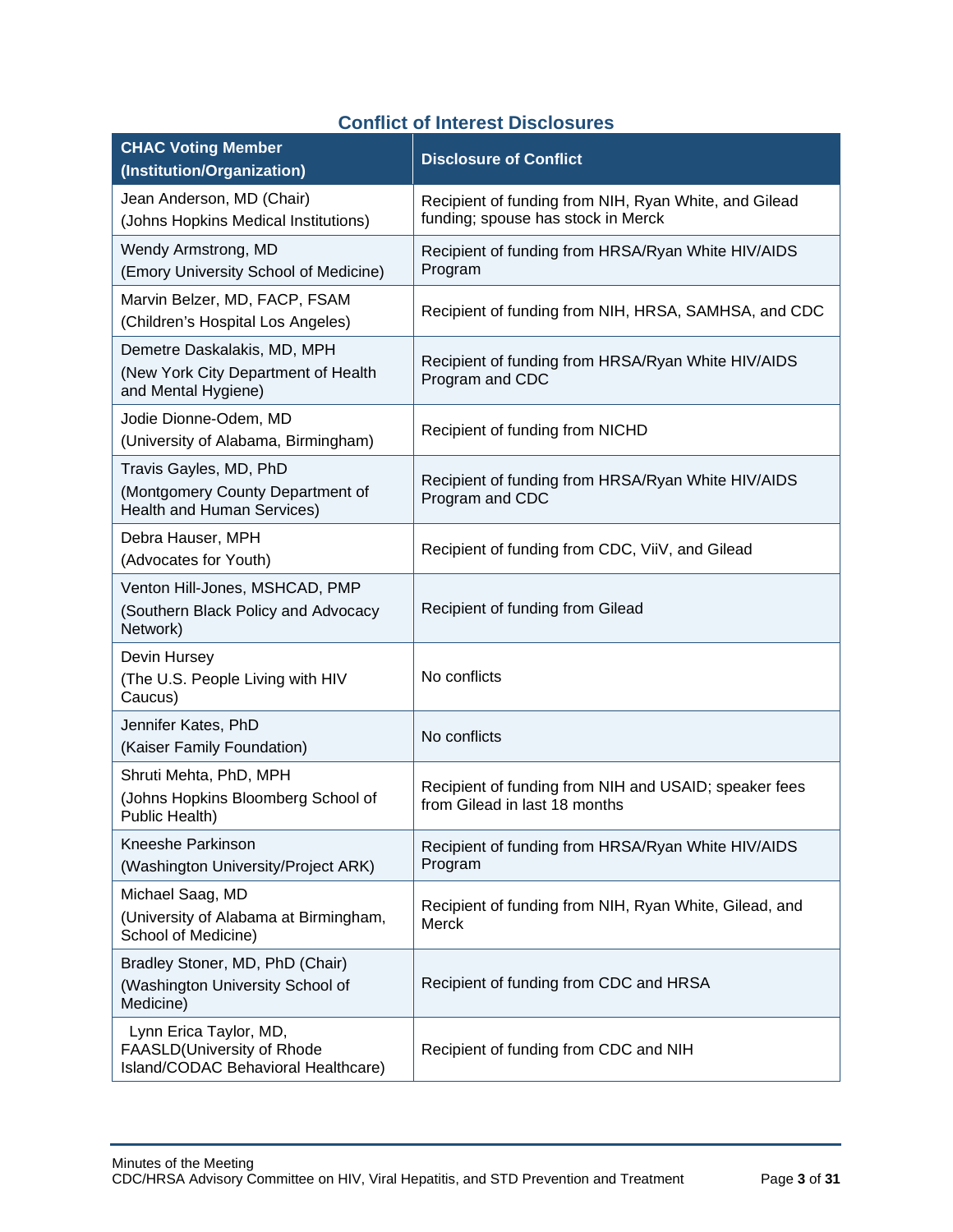Ex-Officio members in attendance included Dr. Pradip Akolkar of the Food and Drug Administration (FDA), Dr. Paul Gaist of the National Institutes of Health Office of AIDS Research, Dr. Neerja Gandotra of the Substance Abuse and Mental Health Services Administration (SAMHSA), Mr. Richard Haverkate of Indian Health Services (IHS), Ms. Kaye Hayes of HHS Office of HIV/AIDS and Infections Disease Policy, and Dr. Douglas Olsen for the Centers for Medicare and Medicaid Services (CMS). There was no one in attendance from the Agency for Healthcare Research and Quality (AHRQ). Also in attendance was liaison representative Mr. Carl Schmid of the Presidential Advisory Council on HIV/AIDS (PACHA).

## **Introductions, Welcome, and Adoption of Minutes**

<span id="page-5-0"></span>**Jean Anderson, MD** CHAC Co-Chair, HRSA appointee

#### **Bradley Stoner, MD, PhD**

CHAC Co-Chair, CDC appointee

Chairs Dr. Jean Anderson and Dr. Bradley Stoner reviewed the day's agenda and the minutes of the July 2020 CHAC meeting.

#### **CHAC Action**

Dr. Anderson called a motion to accept the minutes. CHAC members unanimously accepted the minutes with no changes or further discussion.

## **DFO Welcoming Remarks**

#### <span id="page-5-1"></span>**Laura Cheever, MD, ScM**

Associate Administrator HIV/AIDS Bureau (HAB), Health Resources and Services Administration (HRSA)

Dr. Cheever provided an update on CHAC membership.

- Mr. Richard Aleshire, a CHAC member from 2016 to 2019, passed away in April 2020.
- Dr. Marvin Belzer, Mr. Devin Hursey, Dr. Jennifer Kates, and Dr. Michael Saag, terms will end before the next CHAC meeting.
- Dr. Douglas Olsen is a new ex-officio member from CMS; Dr. Richard Wild will remain the alternate for this position.
- Ms. Carla Holmes and Ms. Shalonda Collins, HAB staff members, recently joined the CHAC support team for HRSA.

#### **Jonathan Mermin, MD, MPH**

Director, CDC, National Center for HIV/AIDS, Viral Hepatitis, STD, and TB Prevention HIV/AIDS Bureau (HAB), Health Resources and Services Administration (HRSA)

Dr. Jonathan Mermin said that the terms of two CDC-nominated CHAC members (Dr. Lynn Taylor and Dr. Bradley Stoner) will expire on November 30, 2020, or for up to 180 days until their replacements have been approved by the Office of White House Liaison (OWHL). CDC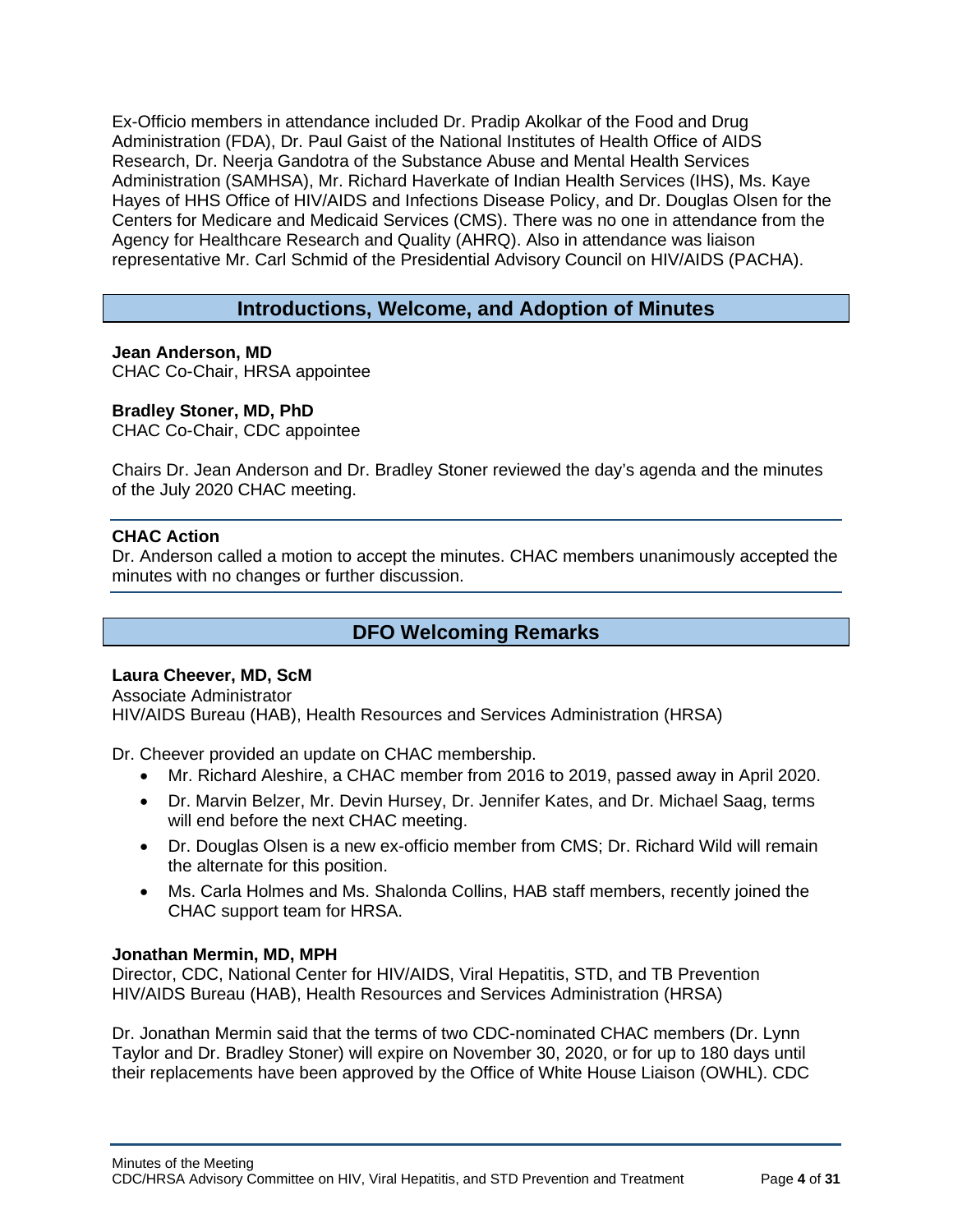<span id="page-6-0"></span>submitted the 2020 CHAC draft nomination package to HHS in February 2020, but their replacements have not yet been approved.

### **HRSA Update**

**Brian LeClair, JD, MBA**

Deputy Administrator, HRSA

Mr. Brian LeClair updated CHAC and members of the public about new and ongoing HRSA activities, including the HIV/AIDS Program and efforts to address the COVID-19 pandemic. HRSA's mission is to improve health outcomes and address health disparities through access to services, a skilled health workforce, and innovative high-value programs. HRSA is the primary federal agency responsible for improving access to quality services, particularly for underserved and vulnerable populations.

HRSA recognizes the profound impact of the COVID-19 pandemic on partnering organizations and grant recipients. Supplemental funding from partners in Congress has enabled HRSA to continue their commitment to a portfolio of more than 90 programs. Additionally, the Provider Relief Fund distributes \$177 billion through general and targeted distribution payments to pay claims for uninsured patient testing, reimbursing hospitals and frontline providers for COVIDrelated expenses or lost revenue attributable to the pandemic. As part of this effort, HRSA administers the COVID-19 Claims Reimbursement to healthcare providers and facilities for testing, treatment, and vaccines for uninsured patients. Healthcare providers who have provided COVID-related care to uninsured patients on or after February 14, 2020 can submit claims for reimbursement through the COVID-19 Uninsured Program Portal. As of October 21, HRSA has reimbursed more than \$1.6 billion in COVID testing and treatment claims for uninsured patients.

Dr. LeClair recognized the 30th anniversary of the Ryan White HIV/AIDS Program, one of the largest federal programs that provides HIV treatment, care, and services to low-income patients. Ryan White Program recipients and providers remain committed to improving the lives of all people living with HIV, particularly in the difficult context of the COVID-19 pandemic.

## **HRSA HAB Update**

<span id="page-6-1"></span>**Laura Cheever, MD, ScM**  Associate Administrator HIV/AIDS Bureau (HAB), Health Resources and Services Administration (HRSA)

Dr. Cheever provided updates from the HRSA HAB. In May 2020, the HAB was reorganized to improve responsiveness to Ending the HIV Epidemic (EHE) initiative. The HIV/AIDS Education, Training, and Technical Assistance Branch was moved under the Office of Program Support; the Special Projects of National Significance Branch was moved under the Division of Policy and Data; and an Eastern Branch and a Midwestern/Pacific Branch were added to the Division of Metropolitan HIV/AIDS Programs. HAB also hired new leadership to address and advise on EHE.

To address the pandemic crisis, HRSA HAB conducts monthly COVID-19 data reports comprising responses from more than 700 providers, who report that CARES Act funding has increased their capacity to deliver telehealth and conduct COVID-19 testing. HRSA HAB also released a COVID-19 Program Letter on September 16, which ensured that funded recipients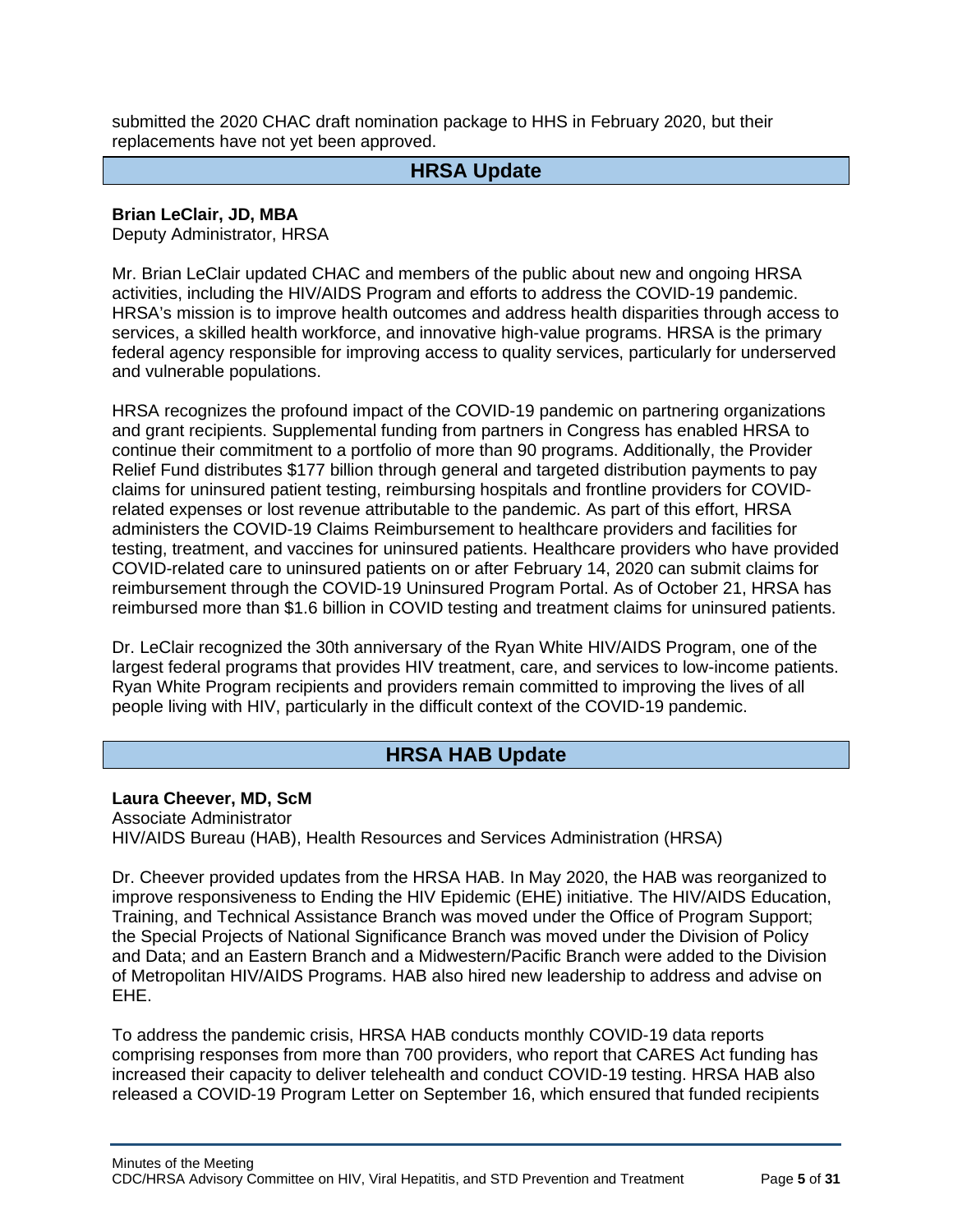are assessing risks and benefits of their emergency response, implementing telehealth, adjusting services to protect client and staff safety, and monitoring HIV/AIDS. To maintain oversight and management activities, site visits are now conducted virtually.

HAB continues to update FAQs to clarify eligibility and recertification requirements, which are major barriers to care. HAB encourages recipients to remain flexible and to understand that some jurisdictions may state "requirements" that are not actually required by law or policy.

In March, HAB released grants to Ryan White Program Part A and B jurisdictions, technical assistance providers, systems coordination providers, and AIDS Education and Training Center (AETC) program for workforce capacity development. Health Departments had to prioritize COVID response over EHE implementation, although EHE activities are slowly resuming. The RWHAP has significantly increased the viral suppression rate from 69.5% in 2010 to 87.1% in 2018. These improvements have reduced some of the disparity gap in viral suppression among Black and transgender people, although some disparities remain and must be addressed. EHE supports this effort by leveraging lessons learned from COVID-19, such as medication refill extensions, self-testing, and telemedicine strategies.

The community requested HRSA develop a jurisdictional directory for EHE points of contact for community engagement, which is now available on the NASTAD website. In response to COVID-19, HRSA has shifted community engagement activities to a virtual platform. HRSA also increased communication channels, including "HAB You Heard" monthly webinars, radio media tours, biweekly newsletters, website updates, listservs, and other efforts.

Additionally, based on community input in 2019, HRSA HAB has developed a series of initiatives to support EHE in 2020. These include:

- Reducing Stigma at Systems, Organizational, and Individual Client Levels in the Ryan White HIV/AIDS Program;
- Building Capacity to Implement Rapid Antiretroviral (ART) Initiation for Improved Care Engagement;
- Improving Care and Treatment Coordination: Focusing on Black Women with HIV; and
- Enhancing Engagement of People with HIV through Organizational Capacity Development and Training.

HAB also has convened four technical expert panels (TEPs) in 2020:

- o Part D Reimagine (April 2);
- o Assessing Implementation and Impact of RHWAP Rapid Eligibility Determination and Six-Month Recertification Policies and Procedures (February 19-20; June 17-18);
- o Dimensions of HIV Prevention and Care for Black Women (October 14, 21, and 28); and
- o Aging with HIV (November 17-18).

## **HRSA BPHC Update**

<span id="page-7-0"></span>**Jim Macrae, MA, MPP**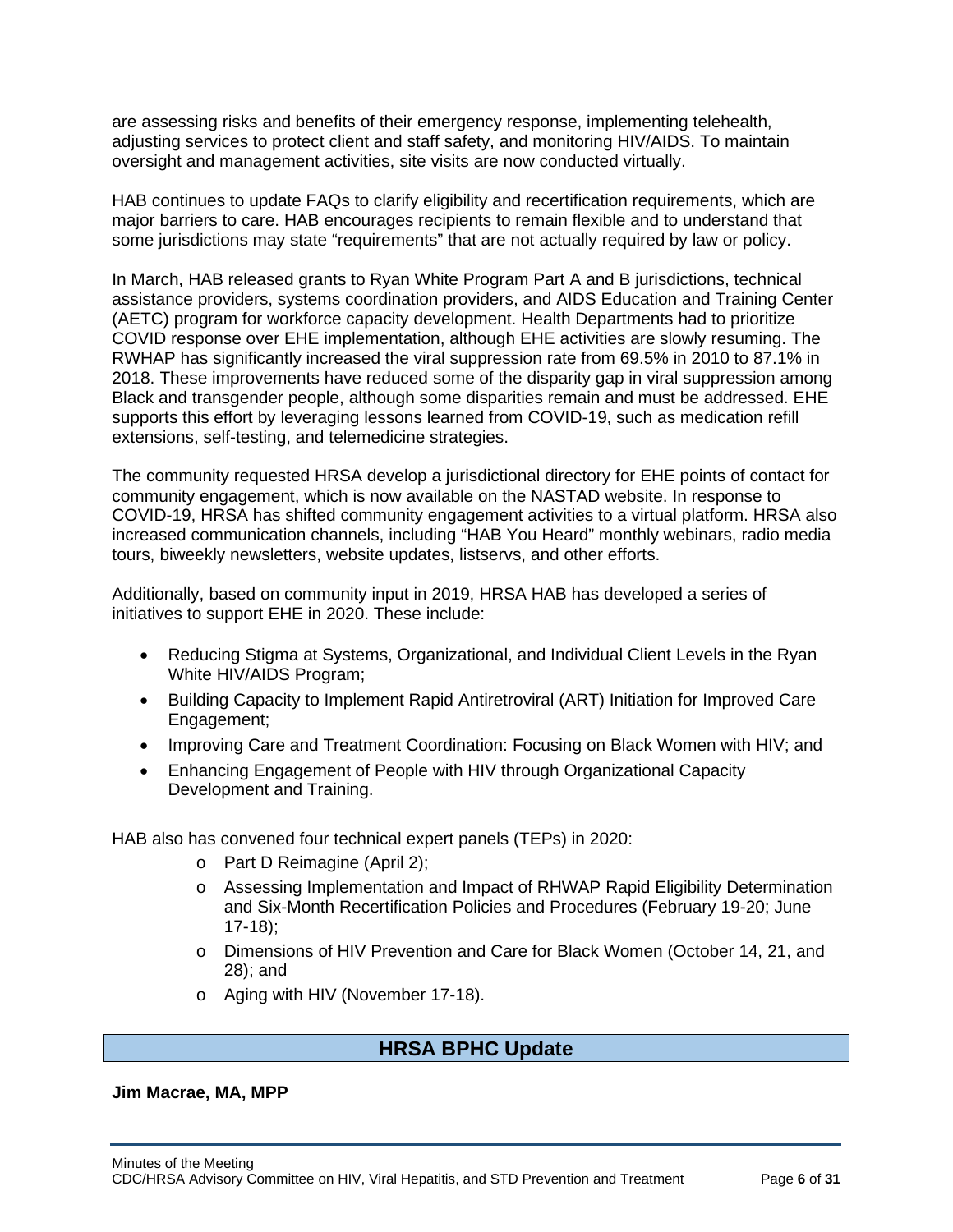#### Associate Administrator Bureau of Primary Health Care (BPHC)

Mr. Jim Macrae reviewed information gathered by the Bureau of Primary Health Care (BPHC) in recent months. The EHE program has grown steadily from \$27 million in fiscal year 2017 to nearly \$30 million in fiscal year 2020. Concordantly, the program has increased the annual number of HIV tests conducted in participating health centers by 30% and serves a growing number of people with HIV (from 165,000 in fiscal year 2017 to 196,000 in fiscal year 2019). EHE has also changed their standard to link people to care within 90 days of diagnosis to within 30 days, aligning with the national standard.

BPHC plans to use the HRSA 340B program and new resources provided in February to link patients with pre-exposure prophylaxis (PrEP), particularly those living in targeted counties and cities. In the first five months of the \$54 million Primary Care HIV Prevention (PCHP) award, 65% of health centers have hired new staff, nearly 250,000 patients were tested for HIV, 1,512 patients newly diagnose with HIV received follow-up within 30 days, and 19,000 patients were prescribed PrEP.

To address the pandemic, health centers have administered nearly five million COVID-19 tests. More than 550,000 patients have tested positive, nearly 60% of whom are racial/ethnic minorities. More than 16,000 health center staff have tested positive, and the consequent mortalities and morbidities have significantly disrupted program function. In the latest weekly survey, 81% of health centers reported having COVID-19 walk-up or drive-up testing capacity, and about one in four visits are now conducted virtually. Health center visits are at 84% of pre-COVID volume. Health centers continue to hold webinars and other communication channels to advance prescribing practices for PrEP, self-testing, and HIV prevention practices during the pandemic.

## **CDC NCHHSTP Update**

#### <span id="page-8-0"></span>**Jonathan Mermin, MD, MPH**

Director, CDC, National Center for HIV/AIDS, Viral Hepatitis, STD, and TB Prevention (NCHHSTP) HIV/AIDS Bureau (HAB), Health Resources and Services Administration (HRSA)

Dr. Mermin provided an update on recent activities at CDC. To address COVID-19, the Center has deployed more than 600 staff, with 124 currently deployed and 31 to deploy soon. CDC recently supported and co-edited a supplement of 34 articles in the *Journal of Infectious Diseases* on topics related to infectious disease and injection drug use.

NCHHSTP has issued a health alert to notify the public about HIV outbreaks during COVID-19, especially among people who inject drugs. The center developed and published a manuscript of lessons learned during six large outbreaks among this population, recommending that, when combined, Syringe Services Programs (SSPs) and medications for opioid use disorder can reduce transmission of HIV and acute hepatitis C (HCV) by more than two-thirds. A new national harm reduction cooperative agreement has addressed these issues over the last year by developing survey instruments, expanding patient navigation tools, monitoring and evaluating SSPs, and surveilling injection drug use.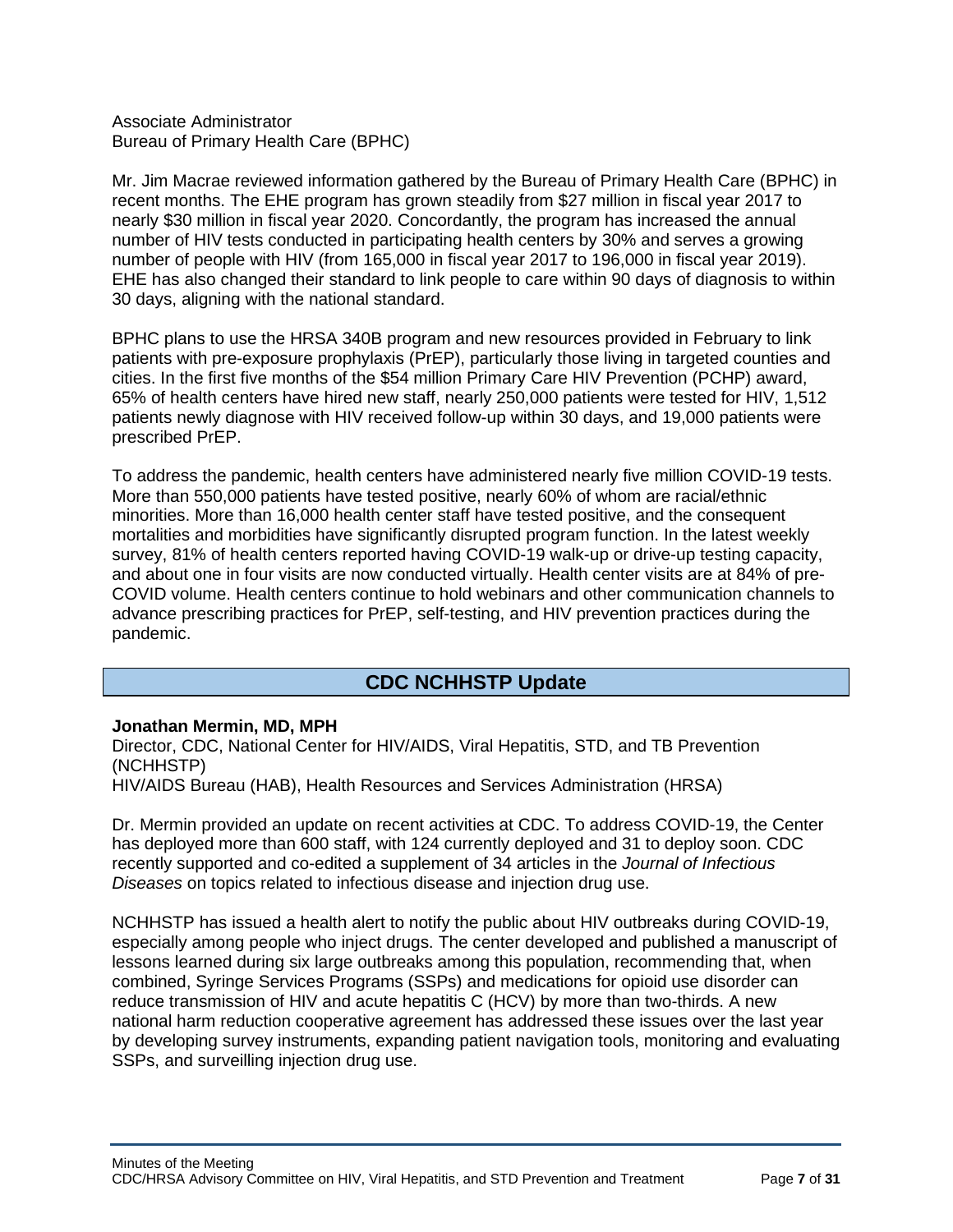CDC has also awarded \$109 million to accelerate progress in EHE and has issued a Notice of Funding Opportunity (NOFO) for community-based organizations in eligible states and jurisdictions, which comprise 96% of HIV diagnoses as of 2018. Research from the 90 awardees will be released in summer 2021. CDC also issued a NOFO to address HCV, which will integrate previously siloed HCV surveillance and prevention funding to reduce Hepatitis C and B prevalence in vulnerable populations (including American Indians/Alaska Natives and people who inject drugs). The CDC Division of Viral Hepatitis recently released its 2025 Strategic Plan, which highlights similar goals to reduce morbidities and mortalities associated with viral hepatitis with a focus on disparities reduction.

Dr. Mermin reviewed recent data from the 2019 Youth Risk Behavior Survey Report, which shows that high-school age youth report less sexual activity, increased use of condoms and hormonal birth control, and less high-risk substance use. However, violence and bullying continue to increase, particularly among high school students in racial/ethnic and sexual minority groups. Adolescent mental health trends are also declining, with significant increases in depression, suicidality, and hopelessness among all students and particularly among sexual minority youth. Dr. Mermin highlighted that New York City schools that received CDC funding through the Division of Adolescent and School Health have improved many of these health indicators compared to schools that did not receive funding.

NCHHSTP recently conducted a 2020 STD Prevention Virtual Conference with a focus on the impacts of the COVID-19 pandemic on sexually transmitted infection (STI) trends. Reported cases of STIs decreased at the beginning of pandemic and have slowly increased since, although chlamydia cases had not yet returned to 2019 levels as of late June 2020. Dr. Mermin suggested that the decrease in STI diagnoses is likely due to a combination of physical distancing, decreased healthcare engagement, and delays in diagnosis and reporting during the COVID-19 pandemic.

CDC recently reported results from a landmark study to identify a safe, shorter-course treatment regimen for tuberculosis, finding that a new four-month regime is non-inferior to the standard six-month treatment and likely will become standard care. Telemedicine activities for monitoring tuberculosis treatment are underway and have accelerated during the pandemic. Electronic Direct Observed Therapy (eDOT) using timestamped or real-time video is an effective strategy to engage people in HIV treatment. Patients report preferring eDOT to standard treatment, and economic analysis has found that the platform is lower-cost than standard face-to-face visits.

Last, and of special interest to CHAC, the Food and Drug Administration (FDA) has issued a public comment requesting reclassification of certain HIV and HCV tests from Class III (premarket approval) to Class II (special controls). Reclassification will reduce regulatory burdens and costs associated with these devices.

## **CHAC Member Discussion with CDC and HRSA on Updates**

<span id="page-9-0"></span>Dr. Stoner asked for clarification about the fall in reported numbers of STI testing and wondered if there has been parallel decline in HIV diagnoses due to lost health system capacity during the COVID-19 pandemic. Dr. Mermin said preliminary data suggests that testing declined across infections because emergency department visits declined by 30% during the pandemic. COVID-19 also disrupted outreach efforts to encourage affected communities to seek testing. Screening and diagnosis for HIV and other STIs have returned to and persist at pre-pandemic levels.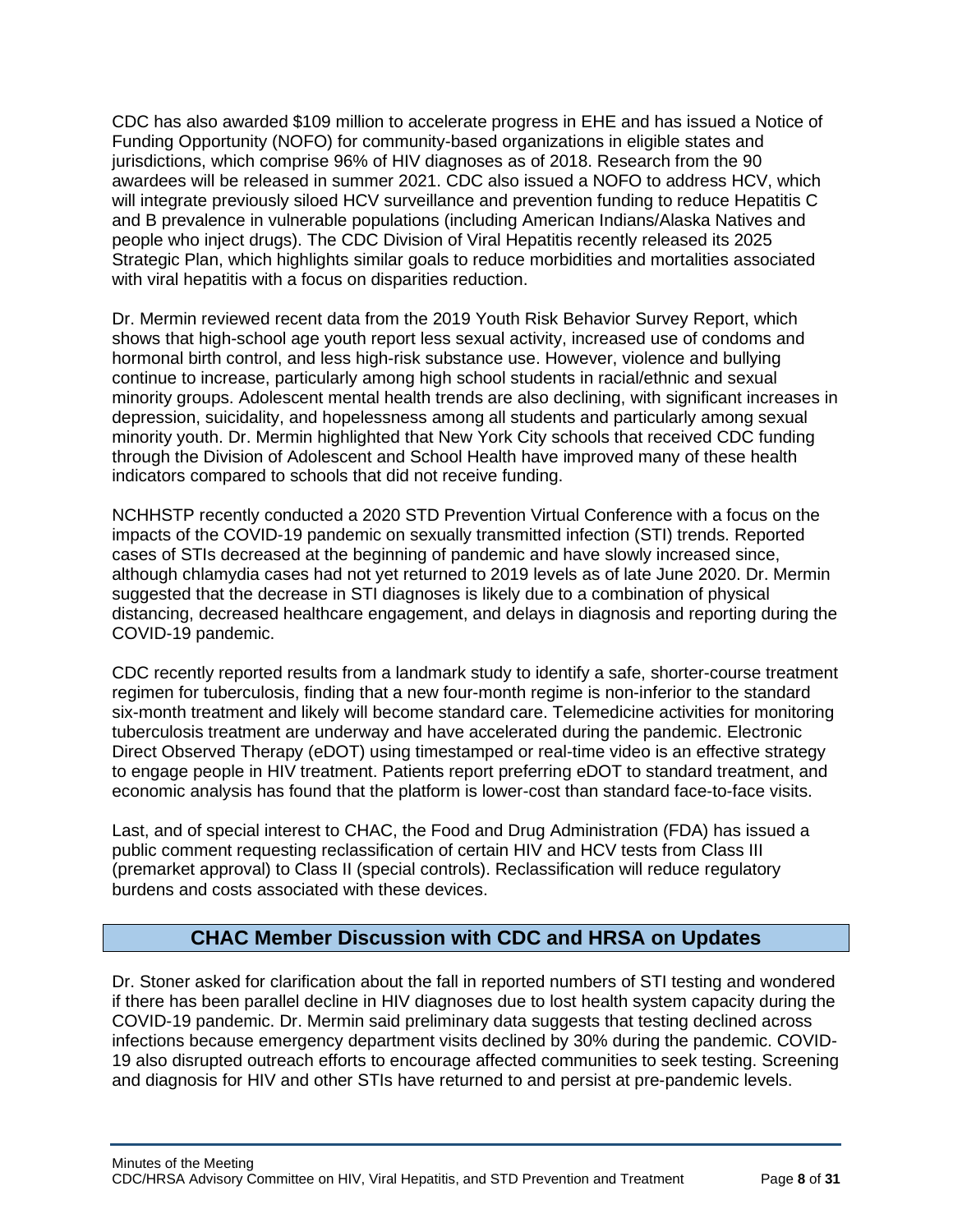Dr. Michael Saag noted that PrEP guideline development is complicated by constantly moving targets, such as long-term injectables. Dr. Mermin said the CDC will continue to keep guidelines up-to-date as new regimens become available. CDC has successfully produced interim guidance in the past and more recently a "Dear Colleague" letter that has adjusted and supported provision of PrEP, ensuring that patients can still enroll or receive their medication during the pandemic.

Dr. Lynn Taylor asked if the CDC has information on HCV incidence in American Indian populations in the lower states versus Alaska Native patients in the upper states, suggesting that the large geographic spread may necessitate splitting the current "American Indian/Alaska Native" population designation. Dr. Mermin said that CDC could gather this information at a later time.

Dr. Demetre Daskalakis asked if the mechanism of HIV transmission has changed among 13-to-24-year-olds in the Ryan White Program. He also asked which interventions have been most successful at increasing viral suppression in Black people and transgender people. Dr. Cheever stated that the Ryan White Program has collected these data about mechanisms of transmission, and she could share these with him later. She said that interventions using transcentered care and culturally competent care at most successful at increasing viral suppression in these populations, respectively.

Dr. Anderson asked about the role of CHAC as advisors on the issue of home-based and pointof-care testing, which have become particularly salient during the COVID-19 pandemic. Dr. Mermin said that, from a procedural standpoint, CHAC has the potential to engage the FDA about device reclassification. He added that COVID-19 has caused collateral benefits to technological advancement; that is, public health labs have received large throughput machines for SARS-CoV-2 testing that can later be used for large-scale HCV screening.

Johanne Morne asked about EHE reviews in the context of accommodations for jurisdictions severely impacted by the COVID-19 pandemic. Dr. Cheever said EHE has prioritized virtual Site Visits for any jurisdiction that has requested assistance, is overdue for a Site Visit, or has a particular issue to address.

Ms. Morne underscored the importance of continuing or expanding partnerships with SAMHSA, especially given increasing mental health needs during the pandemic. She asked CHAC to reflect on a partnership with SAMHSA and to expand eligibility for SAMHSA funding.

Dr. Marvin Belzer added that, while unhealthy sexual activity and substance use have generally improved among adolescents over the last decade, mental health has substantially worsened. He noted that mental health and substance use prevention must be addressed in parallel, and he pointed out the potential value of HRSA directives and Screening, Brief Intervention, and Referral to Treatment (SBIRT) screenings in youth settings.

<span id="page-10-0"></span>Dr. Macrae said that HRSA recognizes this need and prior to the pandemic invested \$550 million in health centers for behavioral health, mental health, and substance use disorder services.

## **Workgroup Reports: Part 1**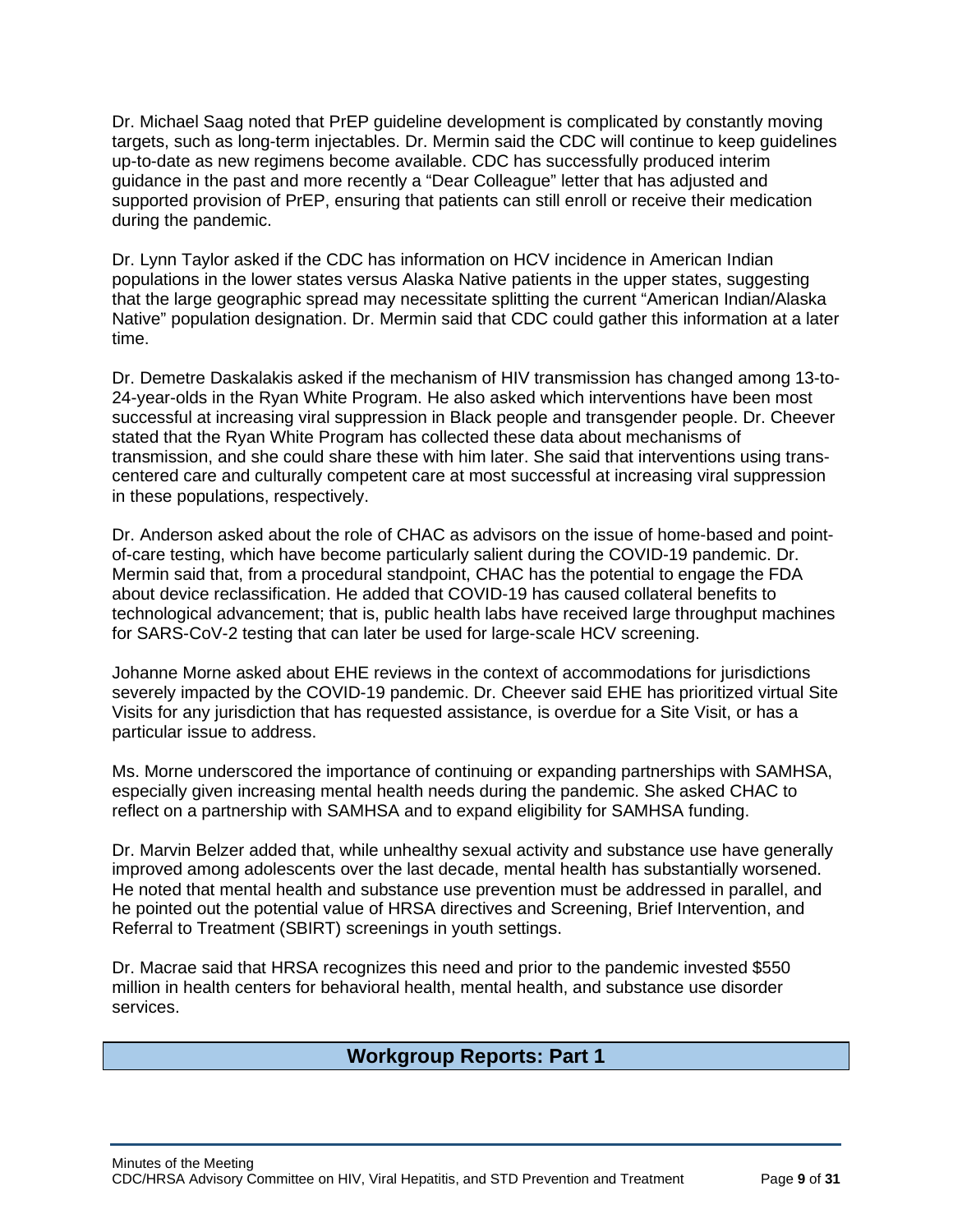### **NHAS/EHE Workgroup**

#### **Greg Millett** and **Jennifer Kates**, Co-Chairs

<span id="page-11-0"></span>Dr. Jennifer Kates provided a brief update on the recent activities of the National HIV/AIDS Strategy (NHAS)/EHE Workgroup. The workgroup decided to temporarily pause their work, given COVID-19-related delays and the launch of a new related workgroup to address EHE and community engagement. They expect to reconvene in early 2021.

#### **Perinatal Infectious Diseases Workgroup Jean Anderson**, Chair

<span id="page-11-1"></span>Dr. Anderson provided an update on the Perinatal Infectious Diseases Workgroup. The workgroup is charged to advise CDC/HRSA regarding prevention, screening, and diagnosis of perinatal infections with a focus on syphilis, HCV, hepatitis B virus (HBV), and HIV in pregnancy and in women of reproductive potential. Towards this goal, the workgroup identified and made recommendations on four focus areas: 1) standardizing laws and regulations; 2) linking obstetrical and pediatric records; 3) standardizing laboratory pregnancy panels; and 4) reducing siloes between perinatal infections. Dr. Anderson further explained each focus area.

#### **Aligning perinatal infection screening guidelines, laws and regulations**

The workgroup highlighted significant variation across jurisdictions and professional societies regarding laws and regulations for screening relevant perinatal infections. They proposed efforts to align recommendations among major societies to reduce confusion among providers. Standardization across state regulations, if possible, is an ultimate goal.

These regulations should support universal baseline screening for HIV, HBV, HCV, and syphilis in pregnancy, with attention to jurisdiction-specific controversy about repeated screening for these diseases during pregnancy. The workgroup emphasized that meaningful legislative changes would require buy-in from relevant professional societies, as professional organizations' advocacy arms may interact more effectively with legislators. To this end, CDC and HRSA may consider meeting with representatives of these societies to discuss and reach consensus on this issue.

#### **Linking obstetrical and pediatric records**

The workgroup identified a need to share maternal testing and screening results with the pediatrician to ensure proper screening and management for the baby. Currently, maternal and baby records are not linked in the electronic health record (EHR), and pediatricians lack access to important maternal screening results.

At this time, the Congressional Task Force on Research Specific to Pregnant Women and Lactating Women (PRGLAC) has also recommended improvements to improve medical record linkage, and the Task Force reported that support from CHAC would strengthen their recommendations. CHAC may consider collaborating with PRGLAC to advocate for EHR-based medical record linkage between obstetric and pediatric providers.

#### **Standardizing laboratory pregnancy panels**

The workgroup determined that lab reporting of pregnancy status for perinatal infection tests results are uneven and providers may be unaware of current recommendations for pregnancy screening and may order incorrect tests.

The workgroup recommended developing universal pregnancy panels (including components for exposed infants) to standardize lab ordering, serve as a prompt to remind providers of screening recommendations, and remove the risk of ordering the wrong test. CDC/HRSA may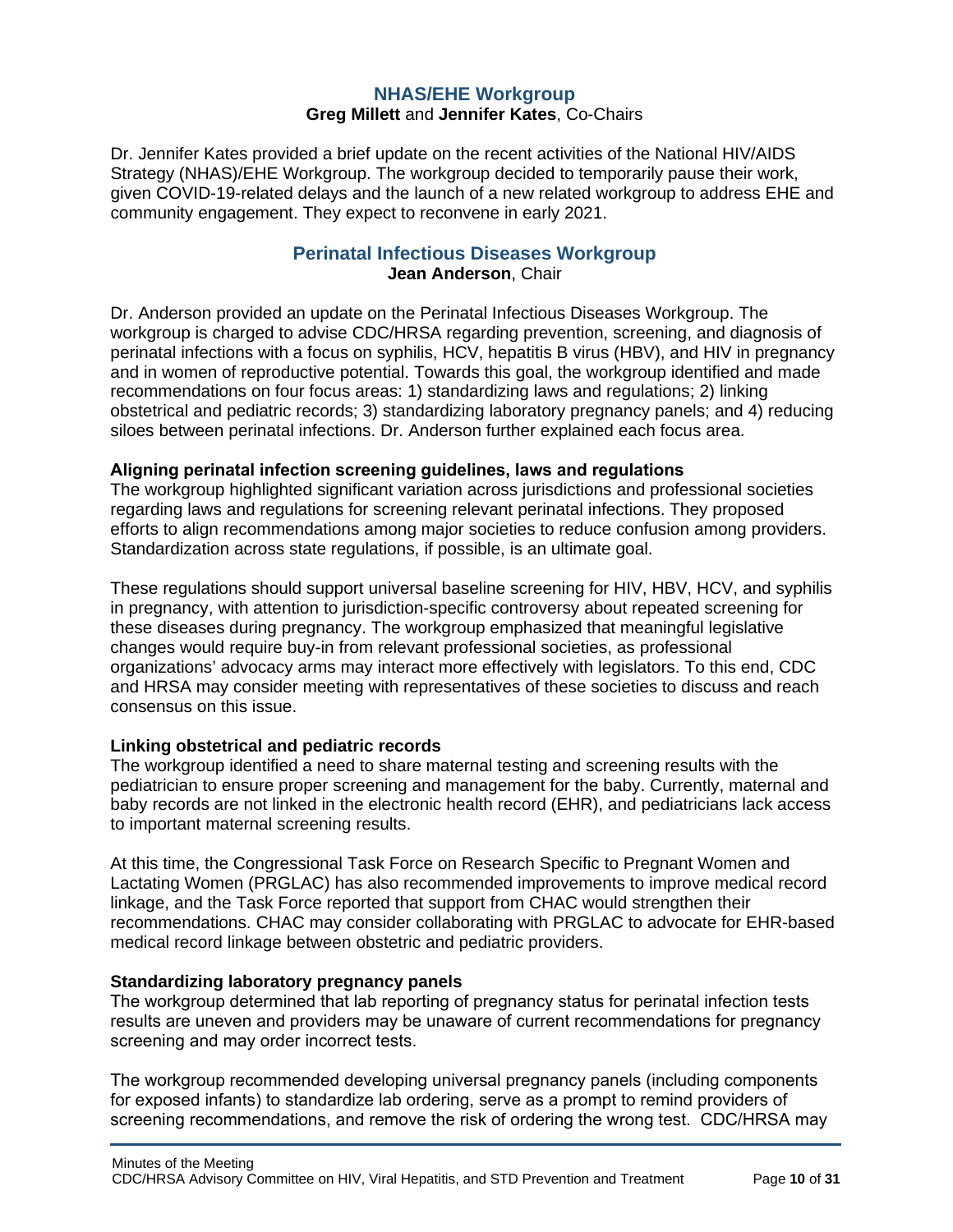consider working with professional societies and major commercial labs to support coordination of standard pregnancy panels and timing of testing in pregnancy and to support laboratory reporting of pregnancy status when reporting results of HIV, syphilis, HCV and HBV screening.

#### **Reducing siloes between perinatal infections**

The workgroup highlighted that the current vertical approach to perinatal infections causes duplicated efforts and ineffectively allocated funds. Members identified case review boards as a viable model to collapse siloes across infections. However, they noted that limited time, capacity, and resources pose barriers to these efforts. The workgroup recommended integrating case review boards across infections to efficiently pool resources, but members recognized significant challenges to organizing these boards at the state/regional levels and noted that a nationally integrated board is largely aspirational.

### **HIV and Aging Workgroup Michael Saag**, Chair

<span id="page-12-0"></span>Dr. Saag reviewed activities of the HIV and Aging Workgroup, which is charged with determining needs for clinical assessment of HIV patients as they age and to convert this needs assessment into recommendations for implementation in Ryan White Clinics. The workgroup recommended the following assessments:

- Neurocognition assessments (every 2 years for patients aged 60 and older);
- Frailty/mobility assessments (yearly for patients aged 60 and older);
- Cardiovascular risk reduction panel (every visit for patients aged 45 and older);
- Cancer screening (varied frequency for patients aged 50 years and older);
- STI screening (at every visit for all ages);
- Nutrition assessment (every 6 months for all ages);
- Sleep assessment (every year for patients aged 50 and older);
- Polypharmacy assessment (every visit for all ages);
- Mental health assessment (every visit for patients aged 60 and older);
- Substance use assessment with referral for treatment (every visit for all ages);
- Activities of daily living assessment (every year for patients aged 60 and older);
- Home safety assessment (every year for patients aged 60 and older); and
- Domestic and interpersonal violence screening (every visit for patients aged 60 and older).

Additionally, the workgroup recommended that the Care of People Aging with HIV: Northeast/Caribbean AIDS Education and Training Centers (AETC) Toolkit may be a useful reference for the development and implementation of these assessments in Ryan White Clinics.

### **Business Session and Member Discussion on Workgroup Reports**

<span id="page-12-1"></span>Dr. Taylor commented on the importance of the new CDC recommendation to screen pregnant women for HCV. She highlighted Dr. Rachel Epstein's work to use disease screening as an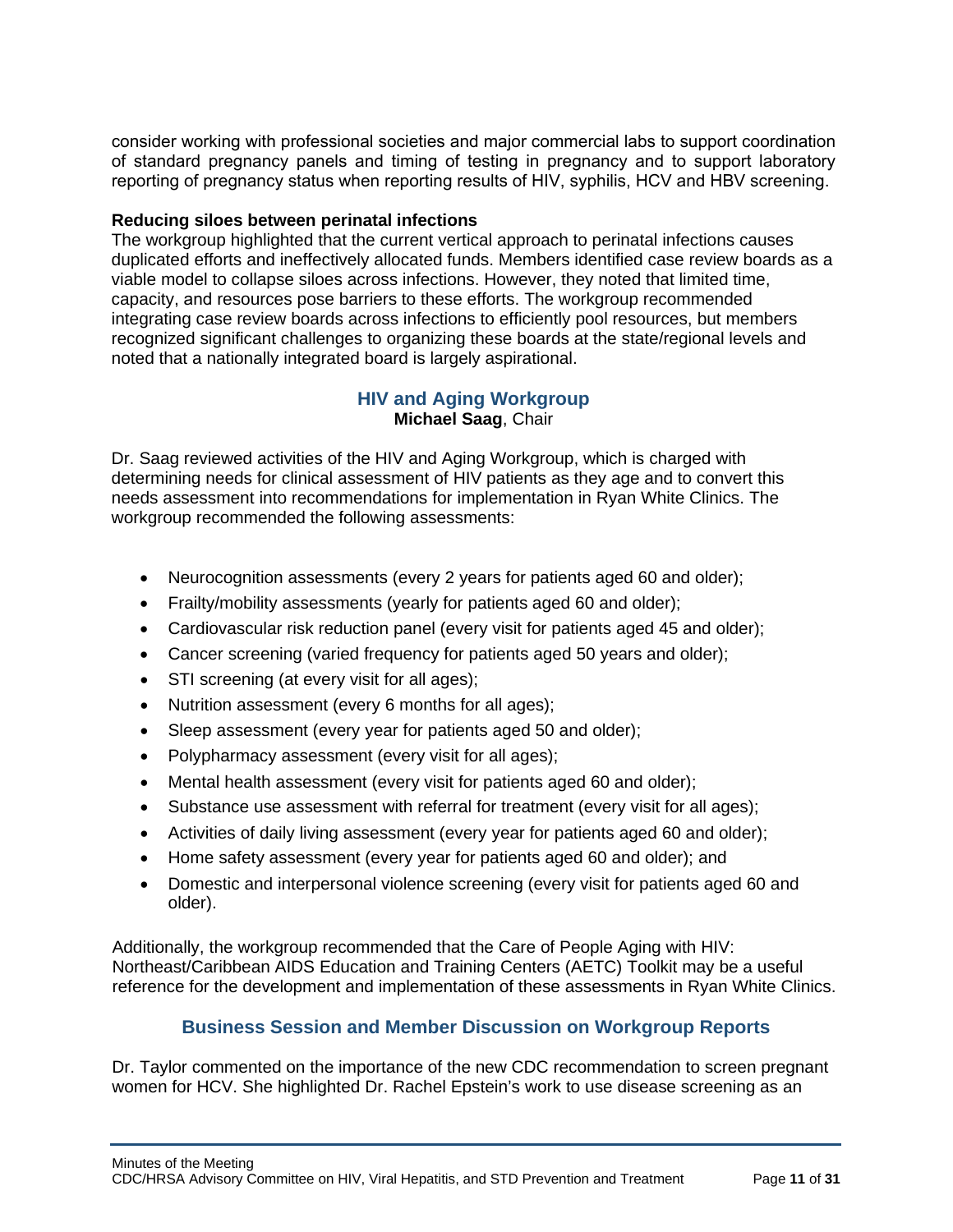opportunity to engage pregnant women and their families in integrated care across conditions, including HCV, polysubstance use, and injection drug use.

Ms. Kneeshe Parkinson commented on the recommended assessments developed by the HIV and Aging Workgroup, pointing out that many of these assessments (especially those related to mental health) should be delivered prior to age 50 to capture people who begin experiencing these life changes during their mid-40s.

Dr. Stoner pointed out that CHAC wrote a letter to the HHS Secretary regarding the importance of HIV in youth populations and suggested writing a similar letter for aging populations. Dr. Saag added that a next step for the workgroup may be to convene a representative group of clinics and rate the relative value of implementing these assessments routinely versus time constraints and disruption to clinic flow. With consensus, the workgroup would recommend or mandate that clinics adopt the assessment schedule. He explained that electronic patient-reported outcomes may support Ryan White Clinics in implementing a routine screening and assessment that captures high-risk patients during the preclinical stage.

Dr. Cheever commented that CHAC plans to convene an expert technical panel meeting to address aging-related issues and suggested showing the HIV and Aging Workgroup slides presented by Dr. Saag during this meeting. Additionally, CHAC is working with the HHS Assistant Secretary for Planning and Analysis to examine Medicare data in people with HIV, the results of which will be published in *PLoS*.

In reference to the Perinatal Infections Workgroup, Dr. Stoner agreed that unstandardized screening recommendations and legal requirements remain a significant problem. He suggested that CHAC recommend greater coordination of (or a national policy for) evidence-based recommendations. Dr. Anderson replied that the workgroup chose to partner and reach consensus with professional organizations for this purpose, given that CDC's mandate does not encourage direct action with state legislatures.

Dr. Anderson proposed a workgroup to address home-based self-testing or point-of-care testing and said that the end product of the proposed workgroup would include recommendations to CHAC regarding advancing home-based testing and addressing its barriers. Dr. Taylor added that the work product also could include lessons learned from the COVID-19 pandemic, which has motivated development and authorization of a wide array of tests. A potential workgroup may support CDC or FDA by narrowing the pool of available tests to a smaller group of wellvalidated, high-accuracy tests.

Dr. Mermin asked if the workgroup would be open to discussing the issue of FDA reclassification, and Dr. Anderson confirmed that it would. Dr. Mermin further explained that HCV blood screening tests currently are classified as Class III diagnostic devices, mandating often prohibitively expensive applications and high test stringency requirements. Reclassification to Class II would remove or reduce some of these barriers. Based on FDA requirements, any input from CHAC should occur during a public meeting. Dr. Cheever supported the idea of a workgroup and expressed concern about the level of expertise within CHAC with regards to advising CDC and the FDA on complex testing-related issues.

#### **CHAC Action**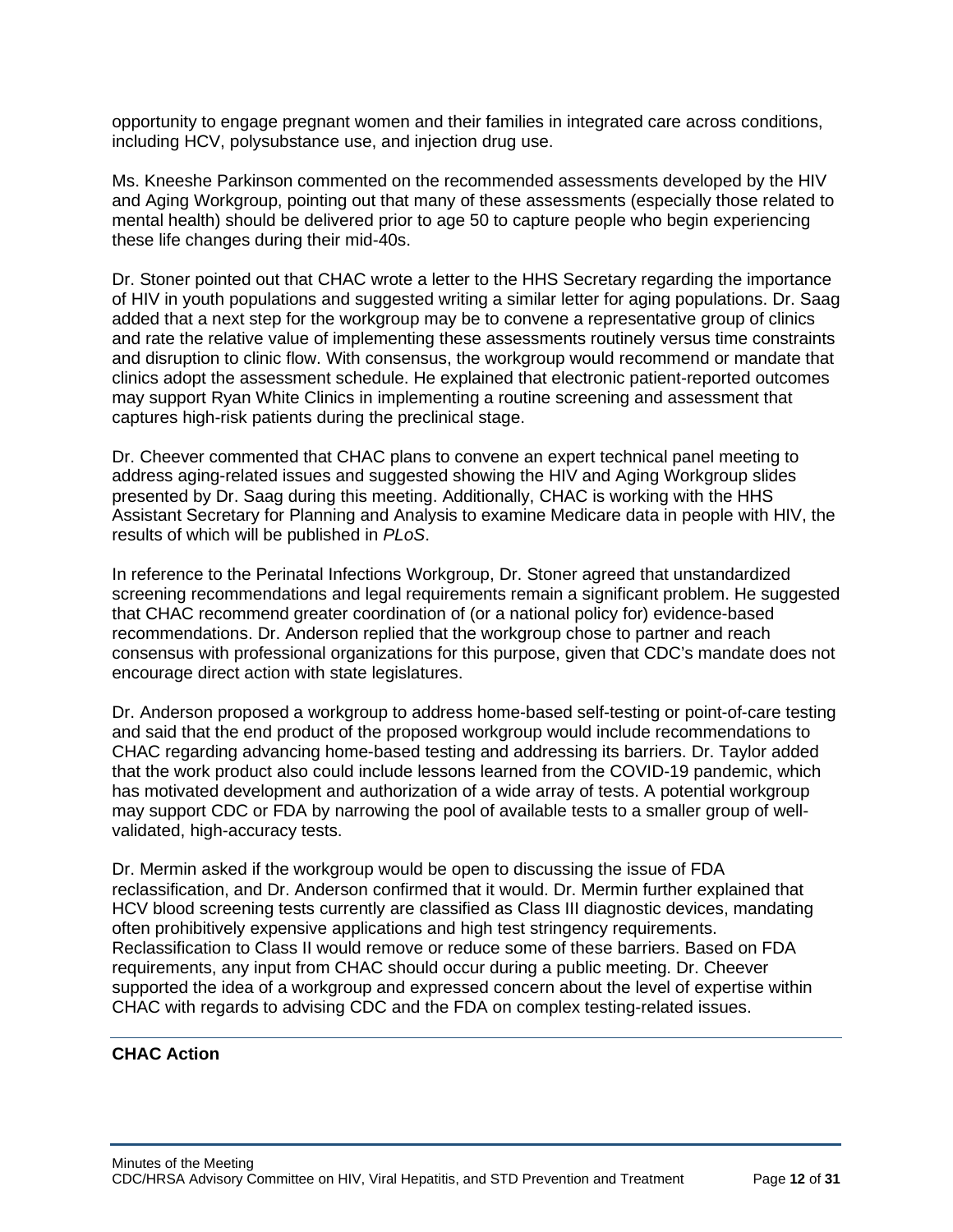Dr. Anderson made a motion to form a workgroup to address home-based or point-of-care testing for HCV; Dr. Taylor seconded the motion. CHAC members proposed moving the discussion and a vote until the next meeting day.

## <span id="page-14-0"></span>**Update from the Presidential Advisory Council on HIV/AIDS Liaison**

#### **Carl Schmid**

Presidential Advisory Council on HIV/AIDS (PACHA)

Mr. Carl Schmid talked about how the COVID-19 pandemic has impacted the ability of the Presidential Advisory Council on HIV/AIDS (PACHA) to move forward with their work. PACHA talked to community members, states, and medical providers to better understand their experience with the pandemic and how they have adapted. They also heard from other government agencies, and especially thank CDC/HRSA for their flexibility and leadership to the grantees during the crisis. Overall, they heard consensus that there is a critical need to prepare for the long-term impact of the pandemic.

Based on these conversations, PACHA developed a lengthy resolution. This resolution addressed the need for continued funding, increased telehealth, HIV self-testing, and flexibility in the delivery of services. PACHA is particularly concerned about the HIV workforce, as they tend to be the same people who work with people with COVID-19. They also addressed the need for innovations in HIV prevention approaches such as delivery of condoms or syringes to reduce the need to travel for those supplies. The resolution also addressed the need to reduce health disparities, better data collection, and increased research for the intersection of HIV and COVID-19.

PACHA passed a second resolution encouraging the Secretary of Health and Human Services to not move forward with the rolling back the Affordable Care Act (ACA) protections against discrimination in healthcare, based on the Supreme Court's decision. Ultimately, the Secretary of Health and Human Services did move forward with this rollback. A final resolution was developed on the advice of Assistant Secretary for Health Admiral Brett Giroir to address ways to increase uptake to the Ready, Set, PrEP program. PACHA made several recommendations such as ensuring that lab tests are paid for and collecting data for outreach and providers, especially in uninsured areas or certain communities. Mr. Schmid concluded by thanking HHS for their actions in response to a number of PACHA recommendations, and that they will report on those at their next meeting on December 2.

### **Public Comment Session**

<span id="page-14-1"></span>Mr. Jules Levin is Executive Director of NATAP and a community representative to the AIDS Clinical Trials Group (ACTG) and the HIV Disease Research Agenda Committee. He thanked Dr. Saag for his presentation on HIV and Aging. He commented that the two booklets that were released, although well-written and comprehensive, have failed to pervade clinics. Older adults with HIV continue to fall through the cracks, and many are especially unhappy with the movement towards telehealth as a result of the pandemic. Mr. Levin expressed disappointment that CHAC has added topics to their agenda without making real change among aging adults living with HIV. He also expressed frustration that the U.S. ranks last in the world in HCV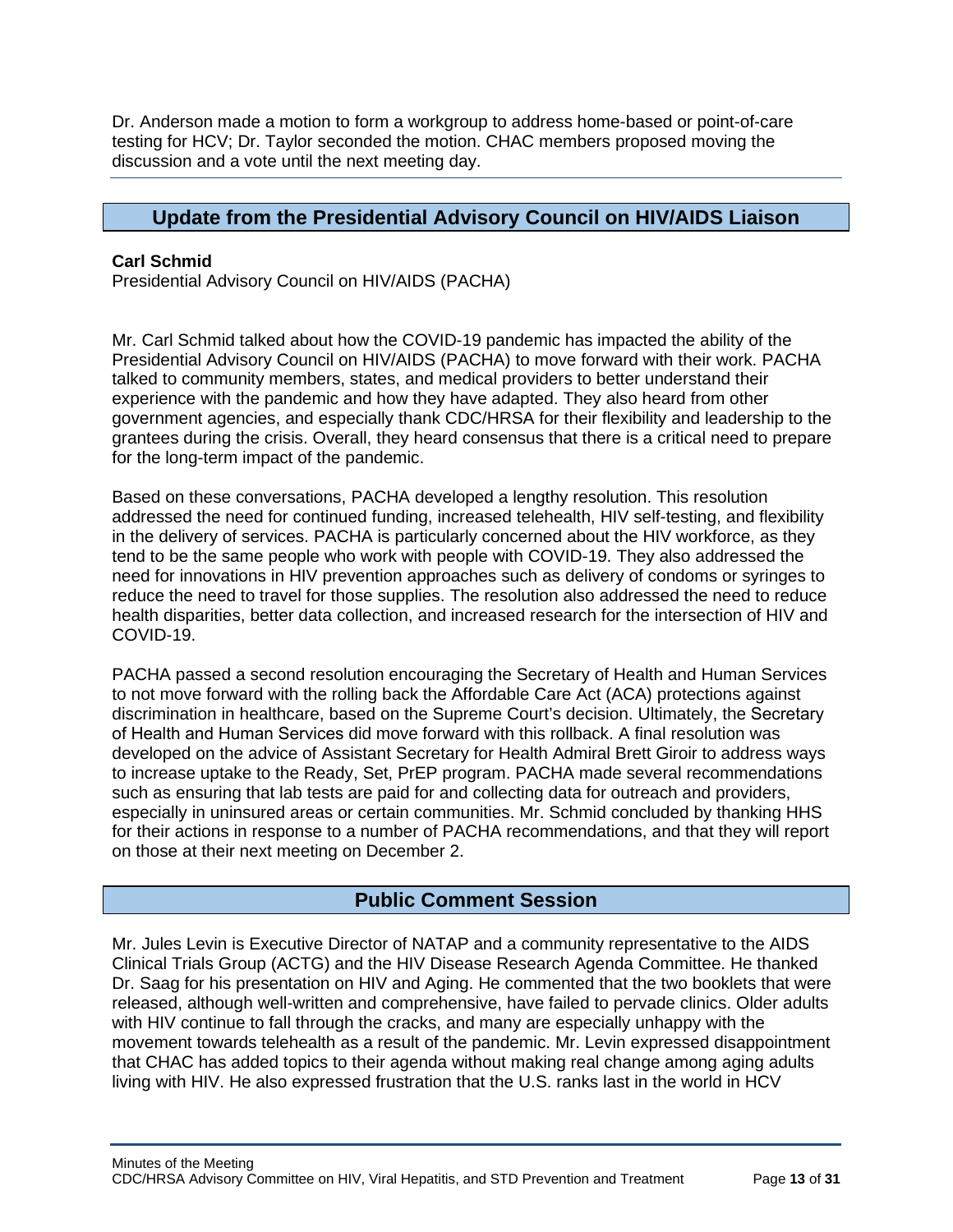elimination due to inconsistent or nonexistent screening, federal linkage to care programs, and other important components of a national HCV elimination strategy.

Dr. John Nelson is affiliated with Rutgers University and receives Ryan White Part F funding. He spoke about the need for laboratories to conduct validation studies for accepting self-collected nucleic acid testing (NAT) specimens for extragenital site gonorrhea and chlamydia. Currently, his team is working with HRSA HAB on a large study of nine clinics; they found that nonacceptance of self-collected specimens remains a significant barrier. Commercial labs also disallow self-collection, and patients receiving telehealth care for an extragenital site infection are unable to self-collect specimens and mail them to labs. Dr. Nelson has not observed any evidence that patient self-collected specimen samples for NAT in gonorrhea and chlamydia are inferior to provider-collected specimens. Policies also vary from lab to lab, and there are no conclusive data about self-collection procedures and policies at a national scale. Dr. Nelson emphasized the need for FDA approval for self-collection and urged CHAC to take action on this important issue.

## **Recap of Day 1**

<span id="page-15-0"></span>**Jean Anderson, MD** CHAC Co-Chair, HRSA appointee

**Bradley Stoner, MD, PhD** CHAC Co-Chair, CDC appointee

Dr. Stoner spoke of the innovations and ongoing challenges that have developed as a result of the COVID-19 pandemic, and how both the CDC workforce and health centers are adapting and re-focusing their efforts. He reviewed the two workgroup themes of aging and perinatal infection with HIV, suggesting that these are critical issues that need continued attention.

Dr. Anderson highlighted the youth risk behavior survey as another important issue that was discussed, and suggested that mental health has been an ongoing concern even prior to COVID-19. She adjourned Day 1 of the CHAC meeting at 2:56 PM ET.

## **DFO Opening of the Meeting: Day 2**

#### <span id="page-15-1"></span>**Laura Cheever, MD, ScM**

Associate Administrator HIV/AIDS Bureau (HAB), Health Resources and Services Administration (HRSA)

Dr. Cheever welcomed participants to Day 2 of the CHAC meeting and called the proceedings to order at 2:00 PM ET. Dr. Cheever then conducted roll call and asked members to disclose any changes to conflict of interest. She confirmed that 16 voting members were in attendance, thus constituting a quorum for CHAC to conduct its business on November 6, 2020.

## <span id="page-15-2"></span>**Panel 1: Community Engagement and the HIV Epidemic: Innovatively Engaging Communities**

#### **Moderator: Chrissy Abrahms-Woodland**, HRSA HAB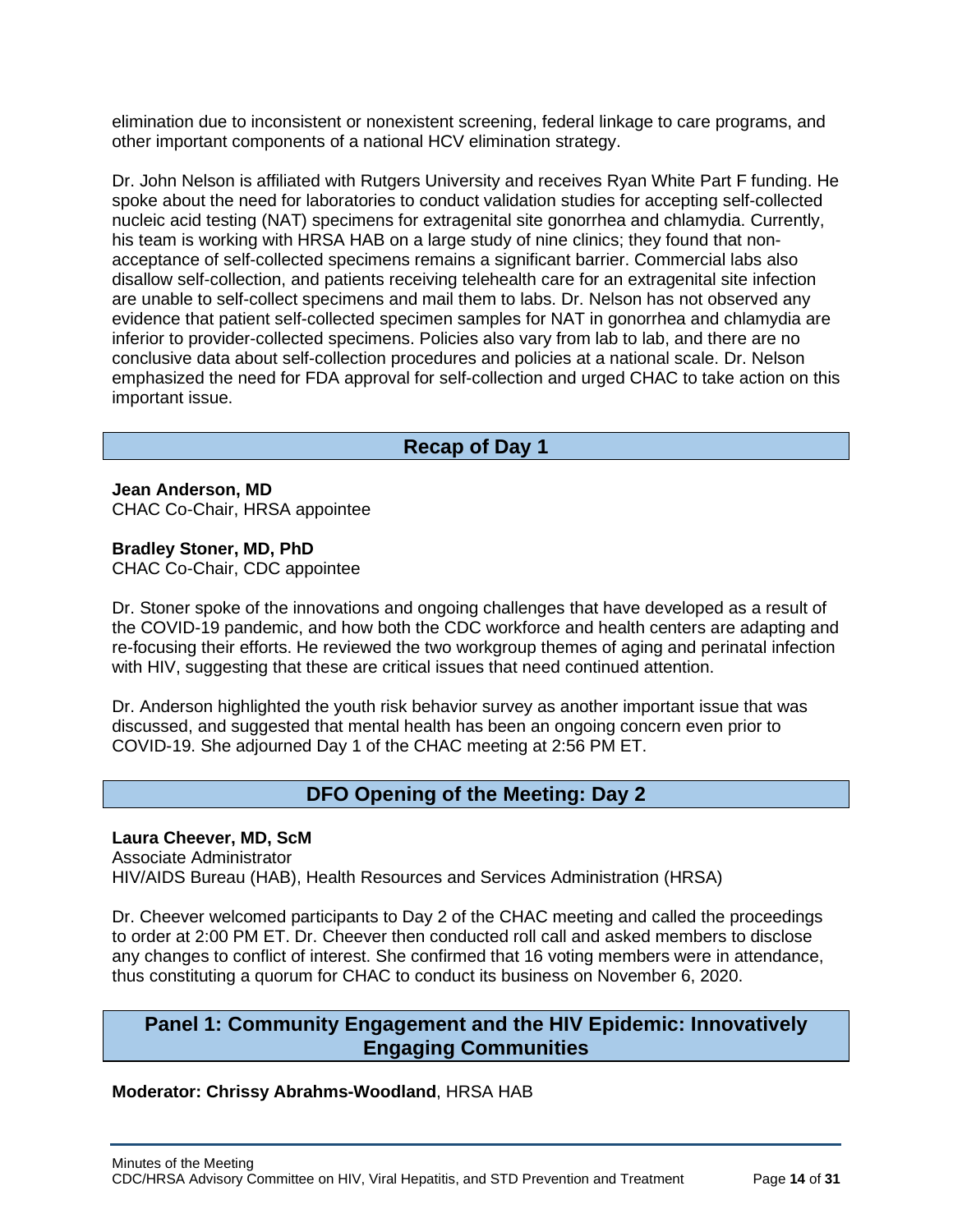Ms. Chrissy Abrahms-Woodland provided an overview of EHE. She explained that stay-at-home orders and organizational disruptions caused by the COVID-19 pandemic have impacted all aspects of their work, including staffing issues, changes in service delivery, and shifts in community engagement. EHE has leveraged these challenges into new opportunities to drive innovation, such as virtual engagement strategies. Furthermore, Ryan White/EHE has adopted telemedicine, extension of medication refills, self-testing, and reassessing processes for eligibility and recertification.

Ms. Abrahms-Woodland reviewed expectations set forth by HRSA HAB in their NOFO, which require that Ryan White funding recipients must:

- Work with their community and public health partners;
- Collaborate with other community organizations to address barriers;
- Build, expand on, and/or maintain effective strategic partnerships with new and existing community providers;
- Develop opportunities for meaningful engagement and learning among peers; and
- Include people with HIV in implementation and decision-making.

Ryan White/EHE recipients have access to abundant community engagement resources, including a Technical Assistance Provider and a Systems Coordination Provider. They also provide an Integrated HIV/AIDS Planning Technical Assistance Center, which supports Ryan White Part A and B recipients, CDC Division of HIV/AIDS Prevention (DHAP) funded grantees, and their respective planning bodies. Additionally, the Planning Community HIV/AIDS Technical Assistance and Training program builds the capacity of Ryan White Pat A planning councils and planning bodies to fulfill their legislative responsibilities, strengthen consumer engagement, and increase involvement of community providers in HIV service delivery planning.

To conclude, Ms. Abrahms-Woodland proposed questions for CHAC to consider during this panel:

- How can CDC/HRSA continue to support jurisdictions to engage people with HIV and community-based organizations?
- What challenges and barriers are communities and jurisdictions facing when working to engage stakeholders in ending the HIV epidemic, especially in light of the COVID-19 pandemic?
- With COVID-19 impacting in-person communication, how can CDC/HRSA encourage virtual community engagement?

## <span id="page-16-0"></span>**Community Engagement: Strategies and Approaches with Partners to Support EHE**

#### **Erica Dunbar**, CDC NCHHSTP

Ms. Erica Dunbar reviewed ongoing EHE community engagement approaches at CDC. In August 2020, CDC awarded \$109 million to 32 state and local health departments, representing 57 EHE Phase 1 counties. Using this program funding, health departments must allocate 25% of their total funding to support EHE planning and implementation by community organizations. They also are required to establish a new or expand an existing EHE advisory group or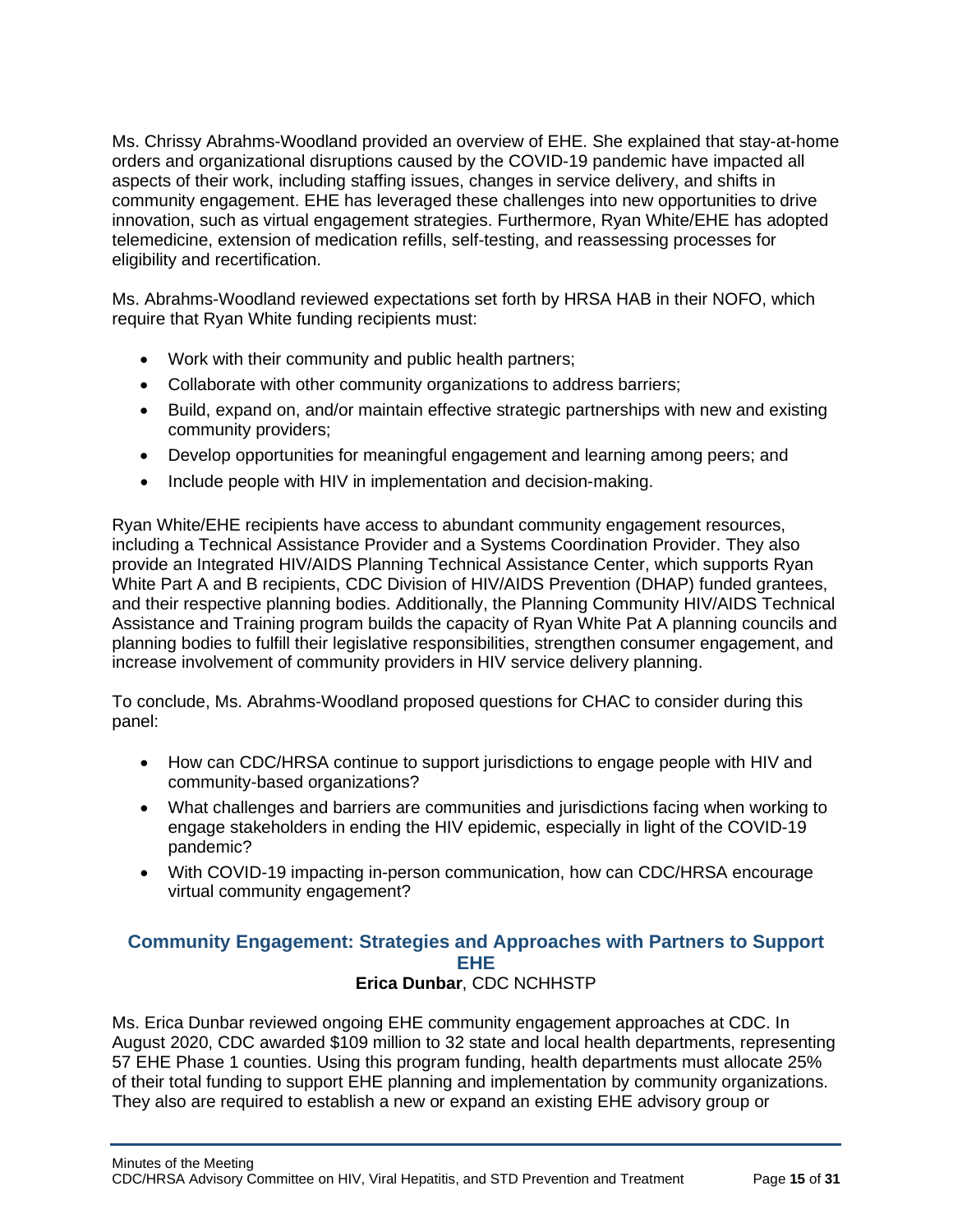committee that is inclusive of representatives from Phase 1 counties. Critically, these planning bodies should include jurisdiction members who have not previously participated in the planning process.

In September 2019, CDC awarded \$12 million of HHS Minority HIV/AIDS funding to the same 32 state and local health departments to conduct rapid planning processes that engage local partners, community members, HIV planning bodies, providers, and other partners to develop community-tailored jurisdictional EHE plans. These plans are living documents, and updated plans are due to CDC by December 31, 2020.

Ms. Dunbar explained that, to support the four pillars of EHE (diagnosis, treatment, prevention, and response), increased and ongoing community engagement is critical. CDC has developed and released program guidance (available online) to aid jurisdictions in their efforts to bring new voices to the table. CDC expects that EHE planning will add to or enhance—not replace previous planning efforts, and EHE plans will serve as a living blueprint for ongoing and upcoming implementation activities.

Alternative approaches are necessary to meet these requirements during the pandemic. Previous expectations remain in place; therefore jurisdictions still need to share their draft EHE plans and CDC feedback with community partners and provide local point-of-contact information to community stakeholders. Engagement activities must still include community partners even while the jurisdiction adapts to changing circumstances.

Finally, Ms. Dunbar reviewed technical assistance resources to support EHE planning and implementation, including Program Guidance in the EHE plan, at-a-glance resources for community stakeholders, capacity-building assistance services, technical assistance webinars, and virtual town hall sessions with local EHE communities.

### **EHE Activities at Tarrant County HIV Administrative Agency Lisa Muttiah**, Tarrant County, Texas

<span id="page-17-0"></span>Ms. Lisa Muttiah provided an overview of first-year EHE activities in Tarrant County, Texas, an area which experiences significant challenges related to disparate impacts and outcomes in the Black population, as well as uneven testing and late diagnosis in the Latinx population. To address these issues, the Tarrant County HIV Administrative Agency embraced a community engagement approach that includes and centers communities of color.

Ms. Muttiah and her team conducted in-person listening sessions (and virtual sessions post-COVID-19) with providers and people living with HIV, learning that younger adults desired public awareness about HIV coupled with compassionate care delivered by reflective staff and peers. They also hosted a virtual town hall meeting to gather additional perspectives.

Their one-year strategy focused on enhancing social media to engage with the community, implementing an early intervention Strengths, Weaknesses, Opportunities, and Threats (SWOT) model, and investing in workforce development. The team rapidly rolled out social media initiatives due to concerns that information access would be limited during the pandemic. Social media posts focus on spreading awareness about available services (e.g., rental assistance, telehealth). All social media posts are available in English and Spanish.

The team also engages with a consumer advisory board called the Health Improvement Team (HIT), which met virtually during the COVID-19 pandemic. Based on perspectives gained from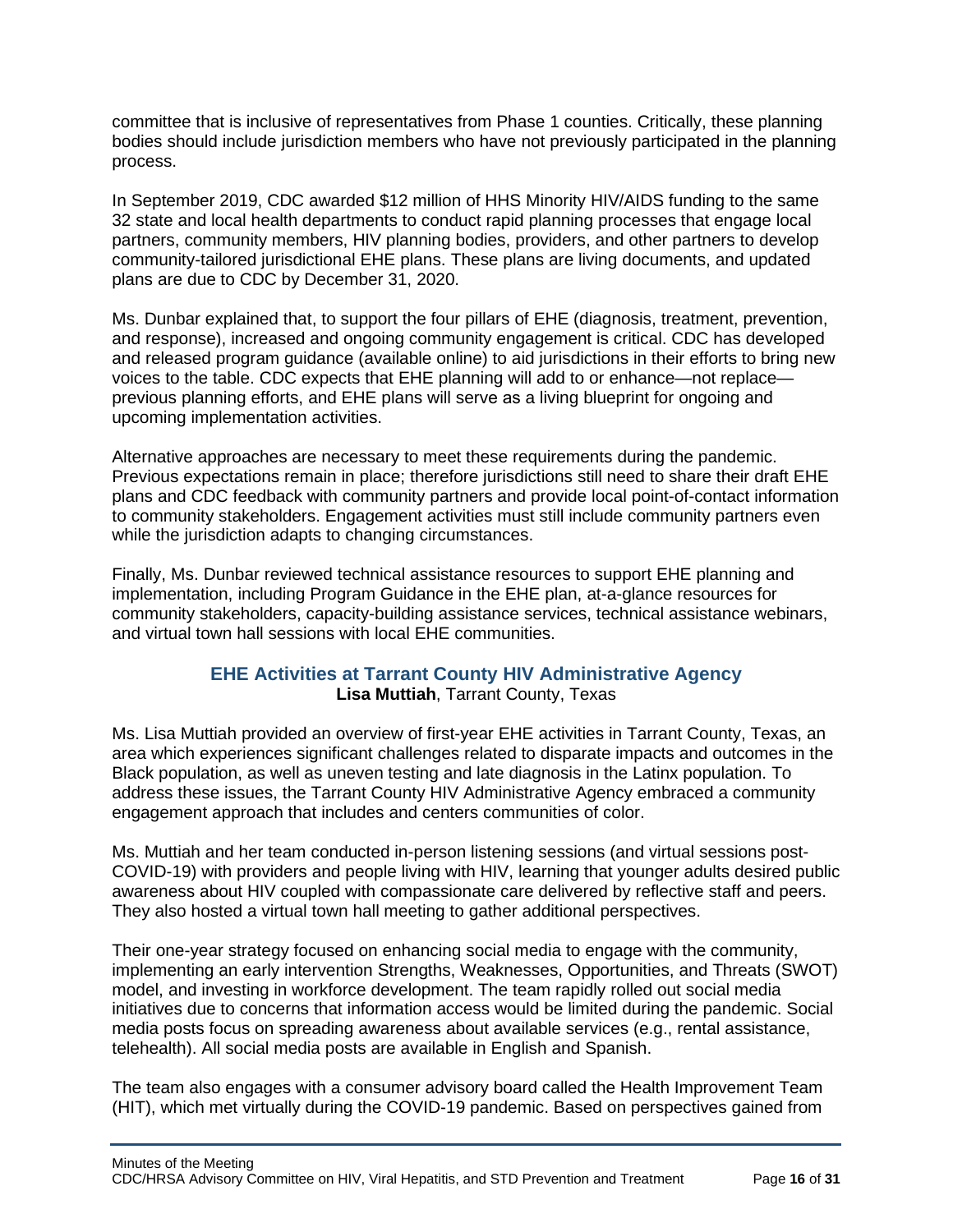HIT, they developed work products such as eight-step "road map" from HIV diagnosis to first appointment and a THRIVING Guide to improve access to care and other resources.

Going forward, the Tarrant County team aims to enhance their social media strategy by increasing awareness, reach, and engagement. They are working to develop a social media campaign that motivates action within key target populations in Tarrant County. In addition to listening sessions, the team has conducted in-depth virtual interviews and focus groups to learn more about popular social media platforms and preferred ways to access information. Early listening sessions indicated that people want to see publicly available information in highly visible areas among communities impacted by HIV. Accordingly, the team is exploring more outof-home media as a strategy for visibility and community engagement.

### <span id="page-18-0"></span>**Community Engagement Strategies from the Hudson County Transitional Grant Area (TGA) Planning Council**

**Chad Balodis**, Hudson County HIV/AIDS Planning Council, New Jersey

Mr. Chad Balodis briefly reviewed the successes of the Hudson County Transitional Grant Area (TGA) Planning Council, which include high levels of consumer, provider, and stakeholder engagement. He explained that community engagement in this region is facilitated by the dense population, proximity to the original HIV epidemic, a robust public transportation system, and relatively small number of Ryan White providers. The TGA Council's ongoing community engagement approaches include word-of-mouth, subrecipient engagement in the planning process, building value for non-Ryan White stakeholders, and extensive training initiatives. Mr. Balodis said that word-of-mouth has been one of their most effective strategies.

To increase consumer engagement, the TGA Council ensured that these key partners understood their ability to effect real change and meetings are a comfortable, safe space to ask questions. To engage stakeholders, the TGA Council provided data access on the HIV positive and low-income community and convened a sounding board of pertinent individuals and agencies.

Mr. Balodis pointed out that effective engagement approaches should also include retention efforts. He said that consumer retention improves when they see that their feedback effects real change and that their relationships with recipients are important. Conditions also improve when consumers are promoted into leadership and consumer champion roles. Stakeholder retention improves when stakeholders better understand available services, are able to troubleshoot internal processes, and can create "wins" for municipal leadership.

He reiterated that there is no "silver bullet" for engagement. He has found that consumer engagement is most powerful when consumers are trained, listened to, and elevated to become champions in the community. Effective engagement will ensure follow-through on issues most important to consumers and will work to make proposed changes a reality. Stakeholder engagement strategies must create real value for stakeholders and work towards mutually beneficial wins that will retain and attract partners.

## **Panel 1 Discussion**

<span id="page-18-1"></span>Dr. Anderson asked panelists and meeting members to comment on ways to holistically leverage opportunities to link other non-HIV-related services such as General Education Development (GED) Test classes, job training, and leadership training. Ms. Muttiah said that the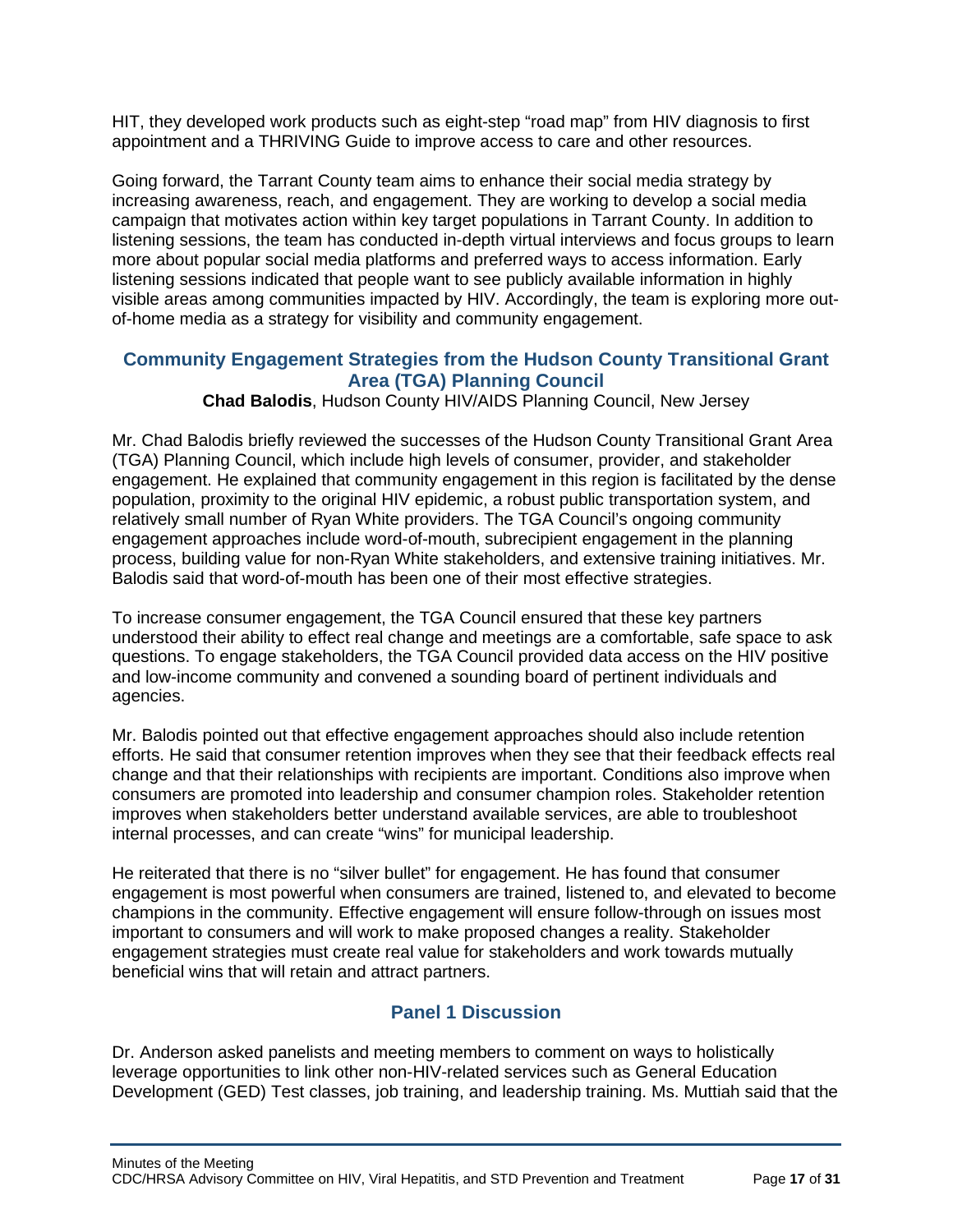Tarrant County HIT HIV Committee uses a Building Leaders of Color Curriculum that builds leadership skills, job training, and educational opportunities. Mr. Balodis said that his team is working to build a satellite site with integrated services accessibly located in one building, recognizing that this community space will sustain efforts beyond EHE funding.

Dr. Taylor said that a significant barrier to community consumer engagement is that many vulnerable populations lack resources or access to cell phones and data plans, and she suggested leveraging local, state, or federal support to provide low-income people with cell phones and data plans that could improve their access to important resources.

Mr. Devin Hursey commented that many health departments view community members as an obstacle to funding rather than an asset and an integral component of the planning process. He felt that HRSA's requirement to involve "new voices" conflicted with Mr. Balodis' point that the most effective community engagement occurred among community members who were present at the beginning of the HIV epidemic. He added that experienced voices are important, and new advocates may not have the skills to hold health departments accountable. Mr. Balodis said that many advocates are already involved in their own projects, and his team leans on subrecipient networks to find new voices.

Ms. Muttiah commented that Tarrant County provides engagement incentives and focuses on treating community members as professionals by providing mutual respect for their time and capabilities. Their team also leverages existing trust among younger communities of color, who can bring members of their networks to the table.

Dr. Stoner asked panelists to comment on the role of syringe provider services. Mr. Balodis said that the Syringe Access Program in New Jersey is up and running a few days a week, and his team is working to educate policymakers about harm reduction and to change laws in New Jersey that require municipal approval to start a syringe access site. Dr. Taylor said that collaborating with law enforcement can be an effective way to increase acceptance of syringe provider services. Ms. Muttiah said that her team is working towards this within the confines of Texas law.

Dr. Belzer commented that COVID-19 has reduced access to cell phones, internet, and other important social connections among adolescents and young adults. He pointed out that disparities in telehealth access likely will deepen the existing gap in healthcare access. Mr. Balodis said that a promising model may be health kiosks, small locations in cities that provide free Wi-Fi and other health resources for homeless people and people with limited access to internet or telehealth platforms.

Dr. Mermin posed two questions to the panelists. First, he asked them to make one priority recommendation for jurisdictional planning committees on best practices for engaging communities. Second, he asked how they are addressing conflicts of interest, such as challenges to ensuring that all activities are maximally beneficial for the HIV community rather than beneficial for financially involved stakeholders.

Ms. Muttiah answered that one of her team's activities was to address these potentially competing interests. They aim to ensure that energy is allocated to serving clients' needs rather than tracking funding and organizational interests. She added the need to balance input so that people with lived experience have an equal or greater voice than professionals.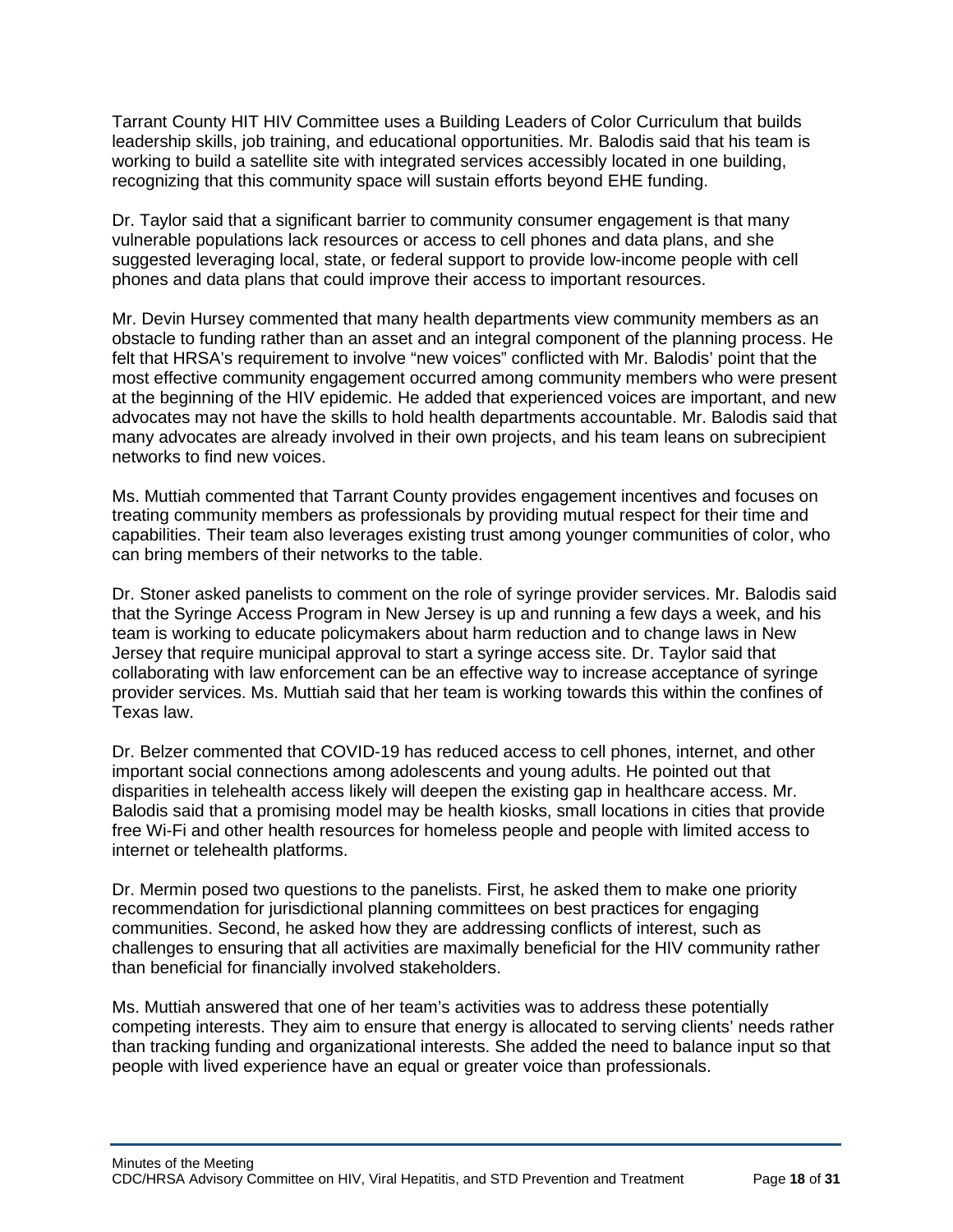Mr. Hursey said he is encouraging the Missouri Health Department to allow community members to workshop plans according to their own priorities and the priorities of the HIV Decriminalization Coalition to develop a plan that serves community interests.

Dr. Cheever commented on the issue of conflicting interests. In her experience, consumers are not any more or less conflicted or biased than other members (such as professionals) during the planning process. Mr. Venton Hill-Jones agreed and highlighted this concept in the context of local planning councils, some service providers feel that conflicts of interest are weaponized to minimize their involvement. He said this is unfair to providers, who have a unique perspective on this work, and emphasized the need for opportunities to promote mutual respect among these diverse roles and relationships.

Dr. Kates asked CHAC to consider potential mechanisms to intersect national EHE planning efforts with the ongoing national efforts to distribute a COVID-19 vaccine.

## <span id="page-20-0"></span>**Panel 2: Women, HIV, and Trauma in the Current Healthcare Environment**

#### Moderator: **Dana Hines,** HRSA HAB

Dr. Dana Hines introduced the second panel, which focuses on the intersecting challenges of HIV and trauma among women living with HIV. Rates of post-traumatic stress disorder (PTSD) among women with HIV are five times higher than the national average, and rates of intimate partner violence (IPV) and childhood sexual or physical abuse among this population are more than twice the national average. Race plays an intersecting role, as Black women comprise 58% of new HIV diagnoses in women, despite representing only 13% of the female population.

Other trauma-associated social and behavioral factors create and reinforce conditions that increase HIV risk and transmission. For example, social determinants of health such housing instability, substance use disorder, stigma and discrimination, and geographic region play a complex role in HIV risk and must be addressed to improve HIV-related health outcomes among vulnerable populations.

Dr. Hines reviewed several HRSA HAB programs and initiatives to address the intersection of HIV and trauma in women, including a technical expert panel in 2015, a National Alliance of State and Territorial AIDS Directors (which led to the creation of a trauma-informed approaches toolkit), and the Special Projects of National Significance (SPNS) Program.

To conclude, Dr. Hines reviewed questions for CHAC to consider during this panel:

- What can CDC and HRSA do to better address the healthcare needs of women with or at risk for HIV, including those who have experienced trauma?
- How can CDC and HRSA address trauma and trauma-informed care in their programs to improve HIV treatment and prevention for women?
- How can CDC and HRSA better utilize IPV resources and strategies to improve HIV prevention and care services for women?
- <span id="page-20-1"></span>• How can CDC and HRSA improve PrEP uptake among women?

### **San Diego Mother Child Adolescent HIV Program Nicole Pepper**, University of California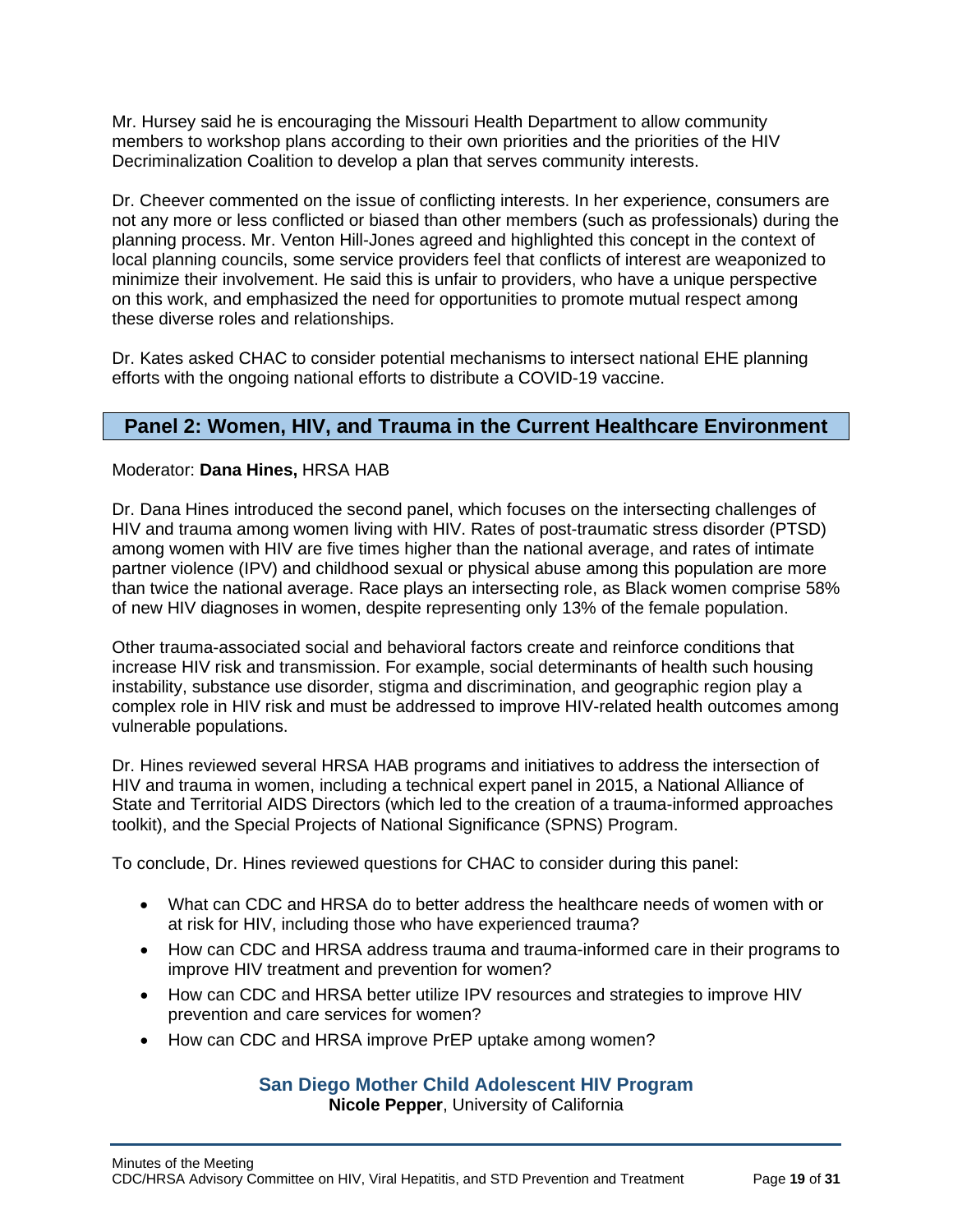Ms. Nicole Pepper reviewed the Mother Child Adolescent HIV Program at the University of California, San Diego. She highlighted that trauma impacts every stage of the HIV care continuum, including increased risk of HIV acquisition and transmission, delayed linkage to and decreased retention in care, and lower adherence to antiretroviral treatment.

Given these challenges, she underscored the need to create a trauma-informed care environment for his vulnerable population. She recommended that organizations serving women with HIV do the work to ensure that all services and care environments are trauma-informed. Critically, trauma-informed care is not a "box to be checked," it is a client-informed culture that includes racial justice and requires training and support inclusive of all members—from front desk staff to clinicians. A successful trauma-informed care environment should include universal screening for trauma, supervision and care for providers (to treat vicarious trauma and burnout), and continuous quality improvement.

Ms. Pepper explained that, with support from HRSA, her program has implemented an evidence-informed intervention for trauma called Seeking Safety. This one-on-one or group intervention can be administered in-person or virtually by a wide array of individuals, including mental health providers, peers, community health workers, and case managers. It uses a present-focused model to teach safe coping skills to people impacted by trauma and/or substance use. Importantly, the intervention is informed by client input and does not require participants to retell their traumatic experiences.

She pointed out a number considerations when caring for women with HIV. These women often are responsible for financially supporting a multi-person household while managing stigma, transportation issues, limited childcare, complex healthcare systems, and unstable housing. Successful trauma-informed interventions must consider these barriers to care.

### **Engaging Community Dottie Rains-Dowdell**

<span id="page-21-0"></span>Ms. Dottie Rains-Dowdell shared an anecdote from her work to provide sexual health education in South Africa. She found that the South African women knew what HIV is and how to prevent it, but some women have unique risk factors and cultural considerations (i.e., a married monogamous woman whose husband has unprotected sex with other people). As a result, there is a need for culturally-responsive community engagement to successfully engage Black and Latina women in HIV prevention and treatment.

She highlighted the importance of William Madsen's concept of cultural curiosity, which shifts providers' role from teacher to learner. That is, the provider should express genuine curiosity, convey respect, show a true desire to learn from others, and admit not knowing about a particular problem. Ms. Rains-Dowdell reviewed three areas in which HIV providers can demonstrate cultural curiosity:

- *Awareness and self-reflection:* Providers should demonstrate an understanding of their own cultural biases, be prepared to serve Black and Latina women, participate in cultural immersion experiences, and participate in cultural responsiveness trainings.
- *Knowledge*: Providers should stay informed on relevant evidence; critically evaluate the cultural appropriateness and sensitivity of an intervention for a target population; and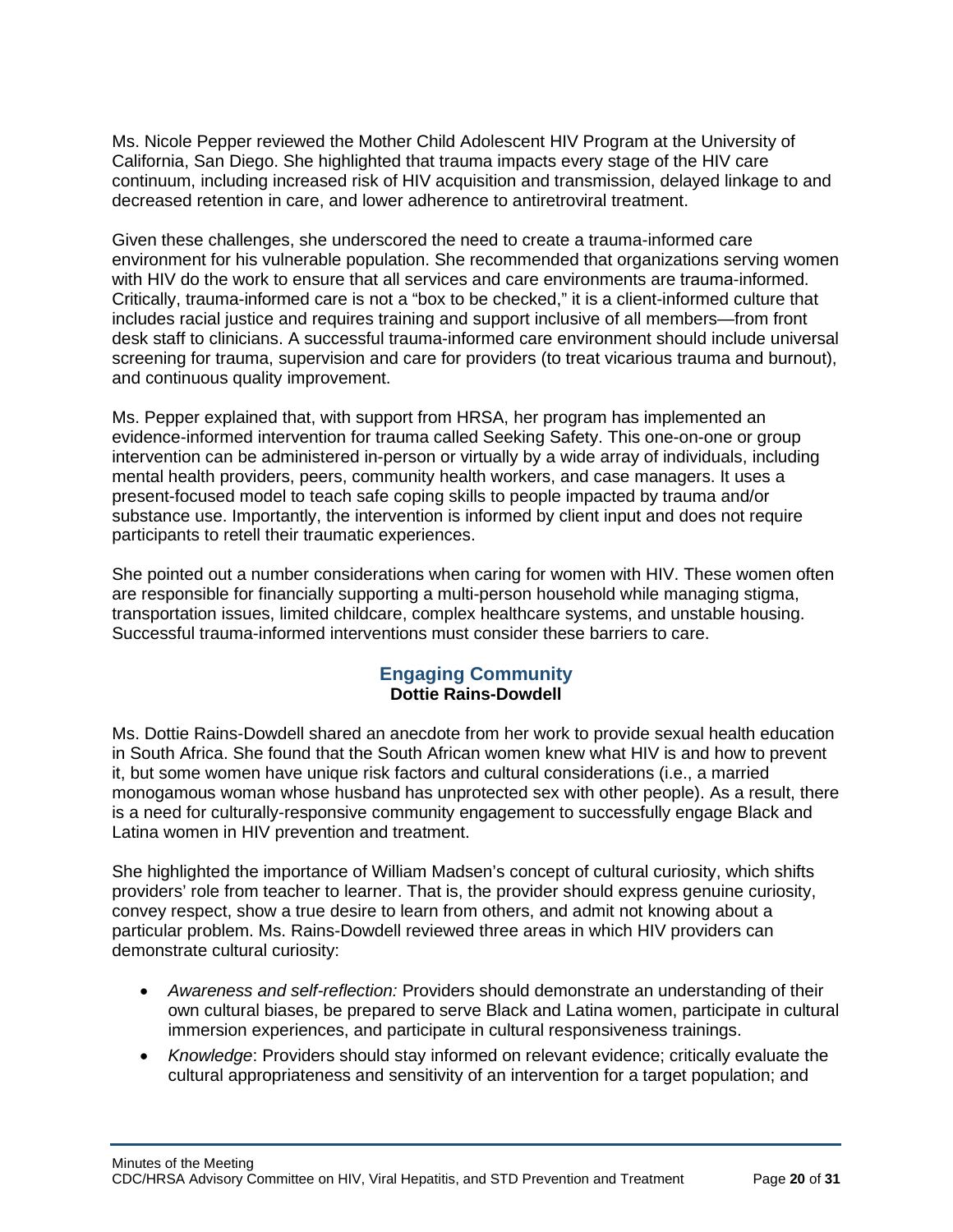guide choice-making based on the beliefs, values, and practices of Black and Latinx communities.

• *Skills:* Providers should engage in relationship building and communication skills, become skilled at working with translators in Spanish, engage and work with the whole family unit, ask questions and practice active listening, and partner with traditional and spiritual leaders to maximize impact.

Last, Ms. Rains-Dowdell pointed out that organizations can demonstrate their commitment to diversity, equity, and inclusion by incorporating culturally sensitive and responsive practices across policy, procedure, practice, and accountability structures.

### **Addressing Violence and Trauma in HIV Prevention and Care Michele Decker**

<span id="page-22-0"></span>Dr. Michele Decker provided information about the intersections of IPV and HIV. Approximately one in three women in the U.S. experience IPV, and extensive evidence has linked IPV with increased risk of STIs and HIV—that is, data indicate that IPV is significantly more frequent and severe among HIV-positive women.

She explained that both IPV and HIV are associated with limited control over sex with a highrisk partner, compromised sexual and condom negotiation, coerced and forced sex (often unprotected), partner notification of diagnosis status as a context for fear and abuse, and higher risk-taking behaviors among male violence perpetrators (who are more likely to engage in sexual risk behaviors and are more likely to live with HIV).

Furthermore, IPV and trauma often impede HIV-related care. For example, abusive partners may use HIV status as a tactic for abuse and control, directly interfering with their partner's access to care and medication adherence. Mental health disorders commonly associated with IPV (such as PTSD and depression) are correlated with low care and medication adherence, and other stressful life events can cause poorer immune function and inhibited viral response.

Dr. Decker briefly reviewed the work of a 2012 Federal Interagency Working Group that articulated and addressed the intersection of HIV/AIDS, violence against women and girls, and gender-related health disparities. The Working Group recommended screening for IPV as a part of routine HIV care, which has since been integrated into the National HIV/AIDS Strategy.

She explained that IPV screening and response must be conducted sensitively and privately, must be accompanied by links to supports and services, should recognize barriers to disclosure, and should link survivors to care without attempting to advise or resolve the situation.

<span id="page-22-1"></span>Dr. Decker concluded by providing resources on violence and trauma, including an [HIV/IPV](https://www.futureswithoutviolence.org/the-facts-on-violence-against-women-with-hivaids/)  [factsheet](https://www.futureswithoutviolence.org/the-facts-on-violence-against-women-with-hivaids/) and [patient and provider resources](https://www.futureswithoutviolence.org/hiv/) for addressing violence, trauma, and HIV.

### **PrEP and Cisgender Women Ann Namkung Lee**, NIAID Division of AIDS

Ms. Ann Namkung Lee discussed strategies to help cisgender heterosexual women learn about PrEP, decide whether to not to use PrEP, and access and sustain use of PrEP. These projects are funded by National Institutes of Health (NIH) as part of their role in the EHE initiative.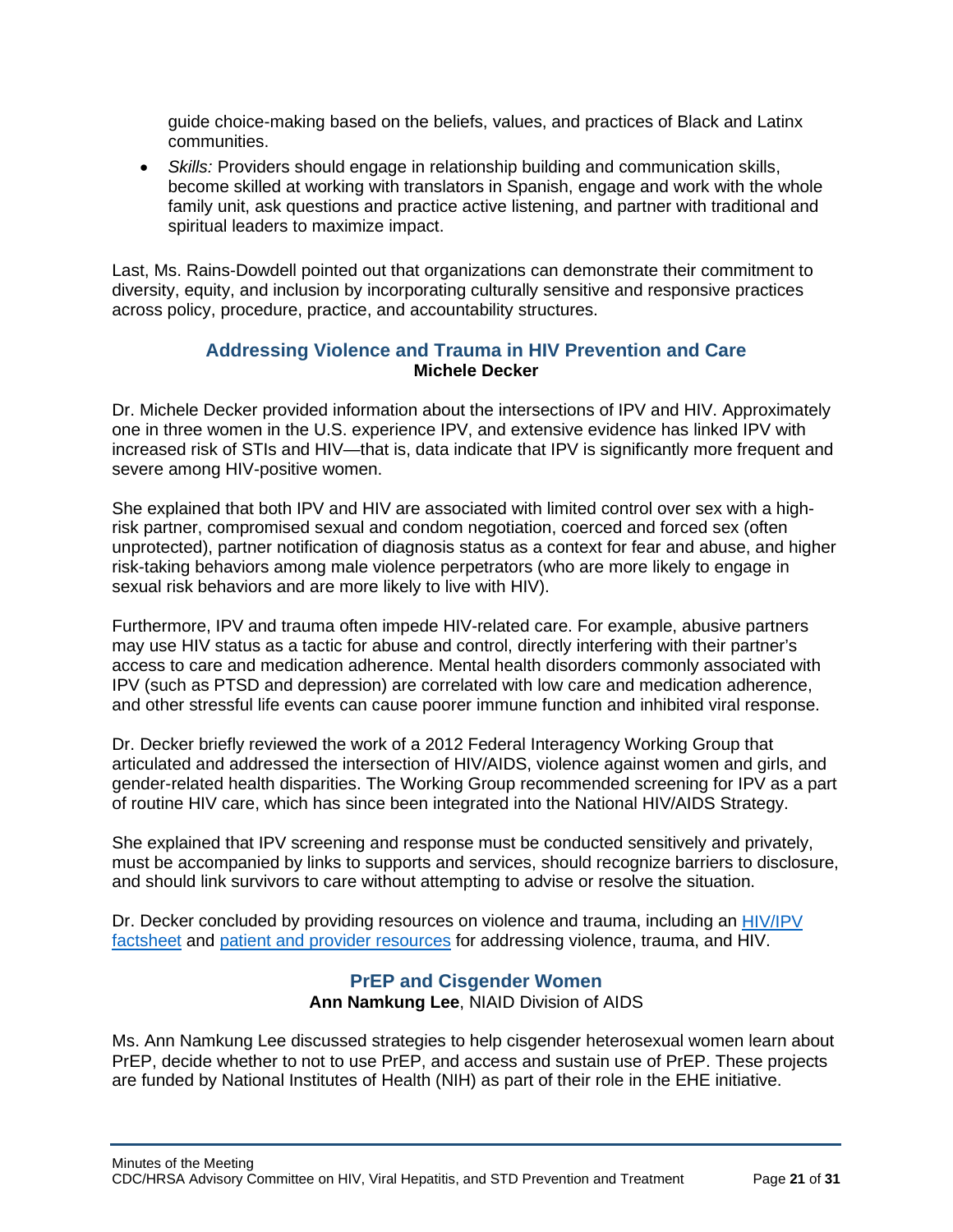The NIH Centers for AIDS Research and National Institute of Mental Health (NIMH) AIDS Research Centers have been conducting implementation science research to serve EHE. In fiscal year 2019, the majority of PrEP-related projects focused on men who have sex with men (MSM) and transgender women, while very few applications focused on cisgender heterosexual women. To address this gap, they released an EHE solicitation that specifically requested applications to meet the unique needs of cisgender heterosexual women and PrEP use and accessibility. Seven of these projects were selected for funding. Ms. Namkung Lee provided high-level overviews for each of these ongoing projects:

- Novel Strategies for Reducing Barriers to HIV Testing and Increasing Access to PrEP for Cisgender Women: This project aims to develop and pilot an innovative strategy to increase and normalize HIV testing, PrEP awareness, and PrEP access among cis women by expanding and enhancing New York City's HIV home-testing program.
- Addressing Unmet PrEP Needs Among Diverse Black Women: This project aims to incorporate PrEP access into a mobile HIV/STI community outreach intervention and will determine feasibility and accessibility of PrEP access through this intervention among African Americans, African immigrants, and Caribbean immigrant women in Suffolk County, Massachusetts.
- Optimizing PrEP Engagement Among Cisgender Heterosexual Women and Their Partners This project aims to address ongoing disparities in access to and uptake of PrEP among cisgender women and their sexual and injection partners in Baltimore, Maryland.
- SEPA-PrEP: A Promising HIV Prevention Strategy for Cisgender Hispanic Heterosexual Women to Access, Initiate, and Sustain Use of PrEP: This project aims to identify barriers to PrEP acceptance and strategies in rural cisgender heterosexual Hispanic women in Florida at risk for HIV.
- Exploring PrEP Implementation Strategies Tailored for African American Cisgender Women Living in Mississippi: This project aims to examine barriers and facilitators to PrEP use to reduce HIV incidence among cisgender heterosexual African American Women living in Mississippi HIV hotspots.
- Telehealth to Optimize PrEP Care Continuum Outcomes among Cisgender Black and Latina Heterosexual Women: This project aims to implement a telehealth PrEP intervention within the setting of two community-based agencies that do not provide clinical services.
- Implementing PrEP into Non-Title X Clinic Settings to Reduce HIV Disparities among African Women: This project aims to increase providers' PrEP knowledge and selfefficacy to prescribe PrEP to increase access among African American women in the Atlanta area.

## **Panel 2 Discussion**

<span id="page-23-0"></span>Dr. Anderson said that increased at-home virtual HIV and IPV screening during the COVID-19 pandemic poses significantly challenges for women's safety and privacy, given that one in three women with HIV screen positive for IPV. Telehealth screening in the home may put women at risk or miss women who are unable to respond truthfully due to IPV-related safety concerns. She also noted issues related to PrEP in pregnancy, particularly among pregnant cisgender women. Although screening for HIV in pregnant women is robust, many providers do not engage their partners to receive screening as well.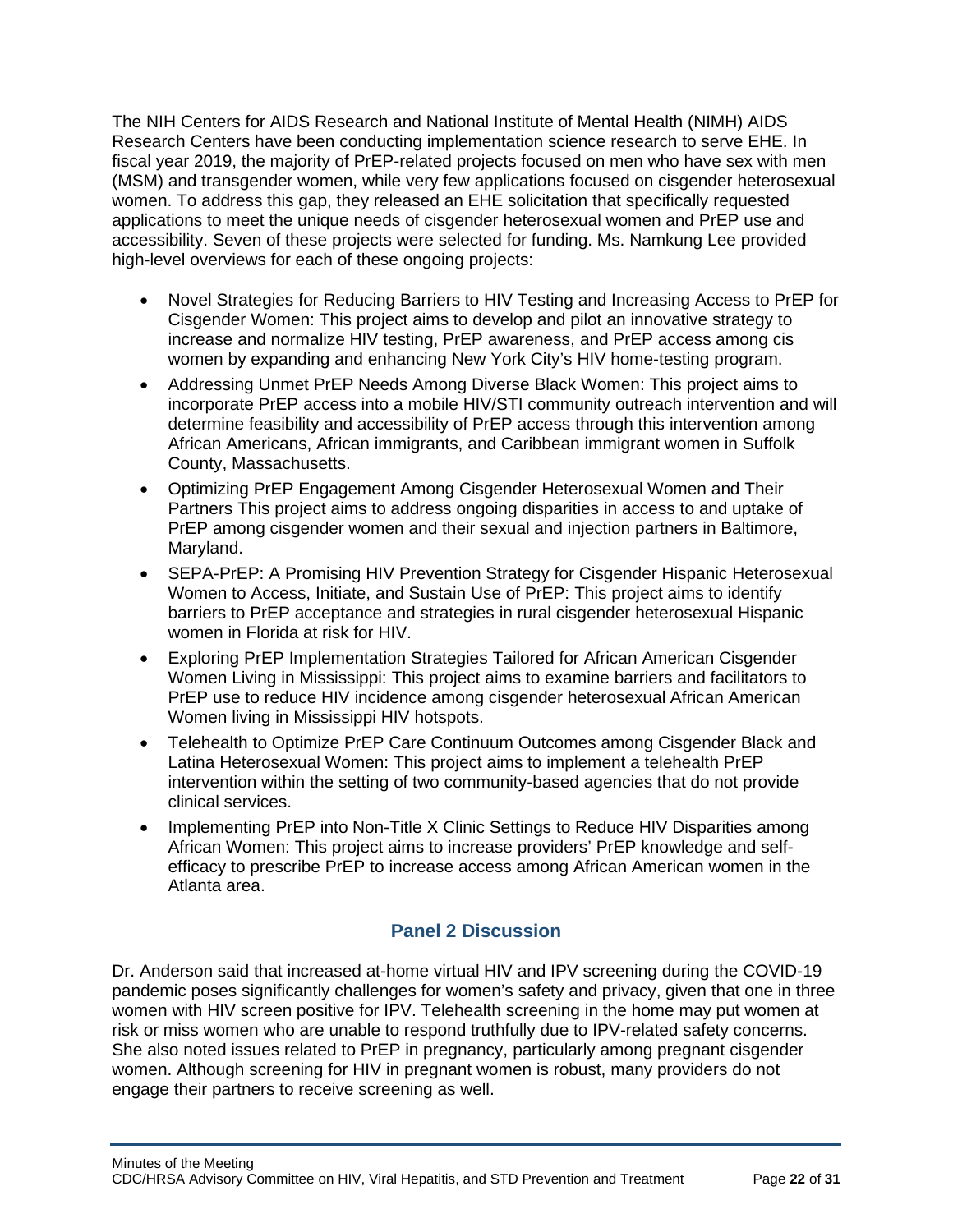Dr. Daskalakis pointed out the need to integrate IPV and PrEP care, which are currently siloed. He noted that STIs are a good indicator for HIV risk, therefore IPV may also act as a good indicator for STI and HIV risk. He suggested a strategy in which IPV screening includes an implementation stage that offers PrEP or some other HIV-targeted intervention.

Ms. Parkinson added that disclosure is an important component of this work and noted the need to develop infrastructure to bridge women who have disclosed their status to the next stages of care. She agreed with Dr. Anderson that safe housing is a barrier; many women lack a safe space in which to privately discuss IPV and HIV. Furthermore, the police system is poorly equipped to handle crisis interventions and mental health scenarios.

Dr. Decker said that providers need to ask questions about the partner dynamic to determine if the relationship will pose risks to a woman's ability to seek and sustain care. In some cases, strategies will need to be secretive or hidden to keep women safe. During COVID-19, privacy screenings have become even more critical; providers should begin the conversation by asking if they are in a safe space to discuss sensitive questions.

Dr. Jodie Dionne-Odom said that she is often impressed by the way that many of her female patients are still experiencing trauma from events that occurred decades ago, particularly instances of sexual violence. She pointed out the need to create prevention opportunities, including early sexual health education curricula that teach consent and leverage community health partners to prevent early traumas from occurring. Ms. Parkinson said that schools limit access to this information and organizations, especially at the elementary grade levels. This poses a significant barrier for many states and communities.

Ms. Debra Hauser said that her organization, Advocates for Youth, has developed national sex education standards. Unfortunately, some of the most complicated, controversial topics are those related to child physical and sexual abuse. For example, research indicate that it is critical to teach children the proper names of their body parts by second grade or earlier, but parents push back against this movement. Ms. Hauser suggested using the internet to reach and directly educate young people without requiring their parents' input but, in most states, PrEP is not available to youth without parental consent.

Mr. Hursey said that, in his experience, sexual assault in adolescence is an extension of bullying. He asked to what extent researchers are using a race-based lens to consider the social positioning of women of color that leaves them especially vulnerable to this kind of abuse. Dr. Decker agreed and noted the importance of developing bystander interventions to reduce bullying.

## **Workgroup Reports: Part 2**

### **Viral Hepatitis Workgroup Lynn Taylor**, Chair

<span id="page-24-1"></span><span id="page-24-0"></span>Dr. Taylor provided an update on the activities of the Viral Hepatitis Workgroup, which is charged to assist in the development of feasible guidance related to enhanced HCV diagnostics. They aim to prioritize national leadership to accelerate development and implementation of rapid point-of-care HCV ribonucleic (RNA) diagnostic testing, as well as partnerships to guide rapid HCV diagnosis across the nation. The development of short-duration, pan-genotypic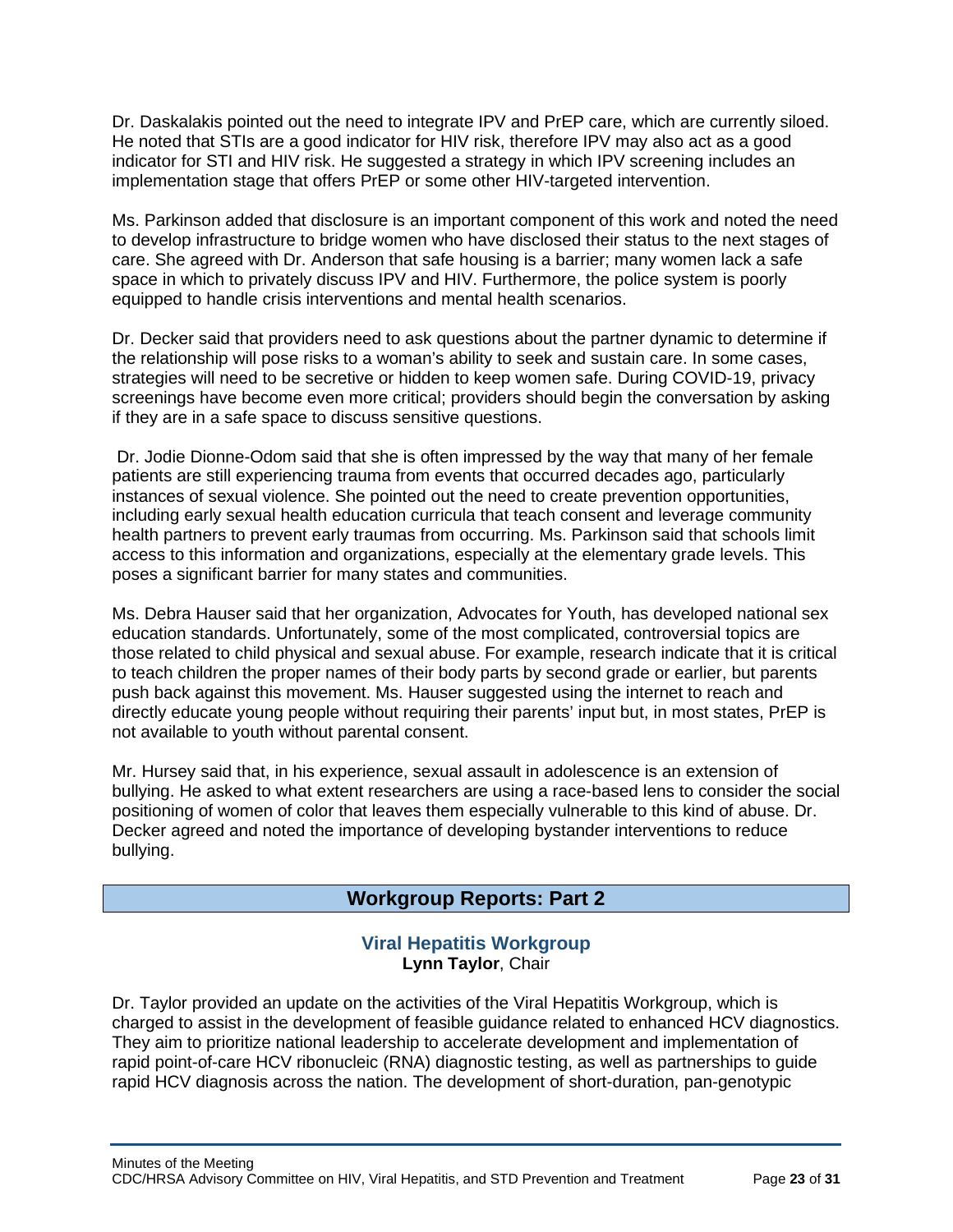direct-acting antivirals offered new hope to people with HCV, but two-step venous-puncture diagnostic tests for HCV are a significant barrier to treatment.

The workgroup has identified rapid point-of-care finger-prick RNA testing as a viable alternative to two-step diagnostic testing. The workgroup highlighted that ideal diagnostic testing should be rapid (i.e., results in 1 hour or less), simple (requiring minimal equipment and training), costeffective, sensitive, specific, and minimally invasive. They cited a promising point-of-care test, the Xpert® HCV Viral Load Fingerstick, which detects and quantifies HCV RNA from 100μL with comparable performance to other available HCV RNA assays. An alternative option is dried blood spot (DBS) testing, which is easy and inexpensive to collect, but does not yield immediate results.

To conclude, the workgroup asked CHAC to consider recommending a national HCV testing strategy using systematic one-step HCV RNA-based testing as the pillar of the HCV elimination effort. This will require a national, coordinated, efficient approach to development of optimal HCV diagnostics, involving interagency collaborations among CDC/HRSA, the FDA, and manufacturers. The workgroup recommended that CHAC prioritize development, validation, and regulatory approval of point-of-care molecular fingerstick and DBS testing. Last, the workgroup urged CHAC not to delay these efforts due to the COVID-19 pandemic.

### **EHE Community Engagement Workgroup Venton Hill-Jones**, Chair

<span id="page-25-0"></span>Mr. Hill-Jones provided an update on the EHE Community Engagement Workgroup, which was charged to review and consider the effectiveness of community engagement in EHE jurisdictional plans, to identify innovative strategies that have successfully engaged community stakeholders during the pandemic, to identify innovations for replication in other jurisdictions, and to meet with key stakeholders to inform recommendations. To do so, in October 2020, the workgroup conducted an information-gathering webinar framed by four key focus areas, including 1) Planning and Design, 2) Implementation, 3) Evaluation, and 4) Technical Assistance. Mr. Hill-Jones provided more information on each focus area.

#### **Planning and Design**

The workgroup recommended implementing full transparency after the December deadline for revised plans, including clear expectation and specific documentation of community roles in the planning process, particularly in rural jurisdictions. Workgroup members highlighted the importance of visibility and early community engagement in every project, including intentional efforts to engage networks of people living with HIV. Last, EHE should remain the standard vision among the entire HIV workforce.

#### **Implementation**

The workgroup identified a need to create guidance to ensure effective allocation of EHE community resources and coalitions of people living with HIV, with flexibility to changing landscapes and needs. The workgroup recommended CDC/HRSA can proactively respond to problems by setting a federal point-of-contact for community members who are unable to access information at the jurisdictional level.

#### **Evaluation**

The workgroup recommended that CDC work to improve PrEP access and uptake among vulnerable populations, such as Black communities, women, and gender/sexual minorities. Members emphasized that funding allocation must be transparent but remain aligned with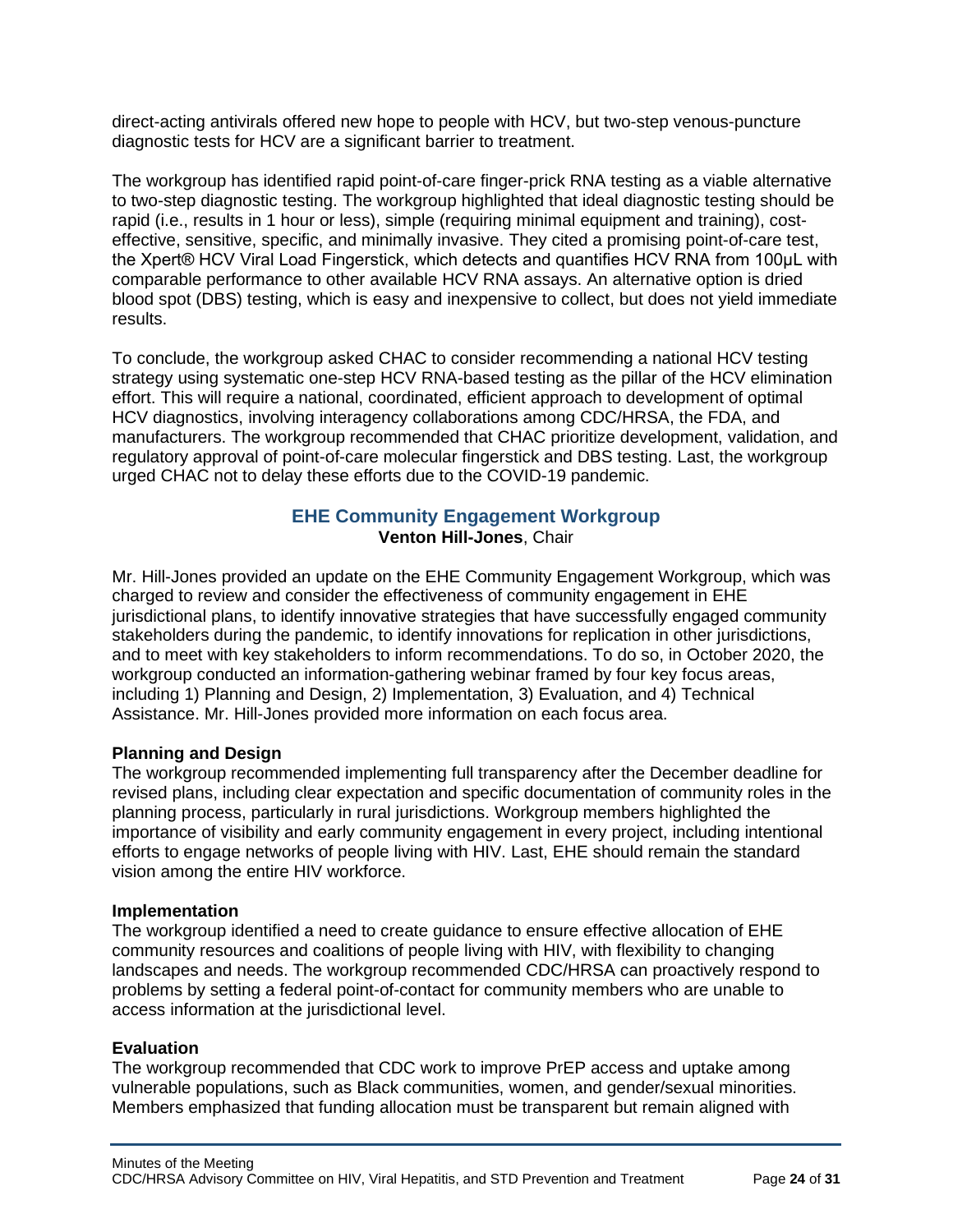current evaluation techniques. Last, data collection should be participatory, affording communities' authority over collection processes. Researchers should collect all data with nuanced attention to specific cultural groups and populations.

#### **Technical Assistance**

The workgroup recommended that technical assistance funds should be allocated after discussing specific community engagement work plans with each jurisdiction.

#### **Next Steps for CHAC**

The workgroup noted that further clarification is needed from CDC/HRSA regarding EHE Year 2 Guidance and the CDC/HRSA Integrated Plan. Members also recommended that CHAC write a Community Engagement letter to CDC/HRSA detailing ongoing activities, considerations, and recommendations related EHE community engagement efforts. Mr. Hill-Jones said that the letter is currently in drafting stages.

### <span id="page-26-0"></span>**Business Session and Member Discussion on Workgroup Reports – Part 2**

Dr. Stoner opened the Business Session by reminding members to discuss the proposed new wkgroup for HCV testing from Day 1. Dr. Taylor summarized that the HCV Workgroup made three specific recommendations to CHAC about supporting, promoting, and recommending a national approach to single-step HCV testing. She asked CHAC to think about the best way to frame these recommendations (e.g., a letter, an advisory group, etc.) to optimize diagnostics for STIs and HCV. Dr. Anderson reiterated her idea to create an HCV testing Workgroup and pointed out that diagnostics cross-cut over several existing workgroup recommendations. She emphasized that this work should not be delayed by waiting for authorization of a new workgroup. Dr. Cheever encouraged CHAC members to develop specific charges or recommendations for the new Workgroup offline, at an interim business meeting, or the next regular meeting in spring 2021.

Dr. Pradip Akolkar added that the FDA is discussing these issues in an open public forum and considering innovative processes to meet regulatory legal requirements. He said that CDC may take an advisory role in accelerate this process. Dr. Stoner asked if CHAC should recommend that CDC advise manufacturers to expedite their activities.

Dr. Taylor said that there is precedent for pharmaceutical companies to work with the government, citing Gilead's work to manufacture remdesivir for COVID-19. She said that opportunities for CDC and FDA collaboration are available, but largely unleveraged. Dr. Mermin agreed that CDC/HRSA should convene to determine best methods for advancing specific diagnostics, including supports for standards and frameworks across a variety of infections.

Dr. Mermin suggested making available online the upcoming plans for community engagement. Mr. Hill-Jones replied that this would be an important way to increase transparency and parallel engagement. He also pointed out the value of including community members in a conversation with federal stakeholders about the EHE Year 2 guidance before it is released and finalized. Dr. Cheever said that this would be possible, as HRSA has posted Integrated Plans online in the past with permission from those involved. (Addendum/correction: Technical assistance provider posted examples in the past, not fully integrated plans)

Dr. Cheever returned the discussion to HCV diagnostic testing, pointing out that at-home selfcollection poses a number of regulatory and structural barriers. Dr. Stoner noted that although the literature suggests that self-collection is feasible, many labs refuse to run self-collected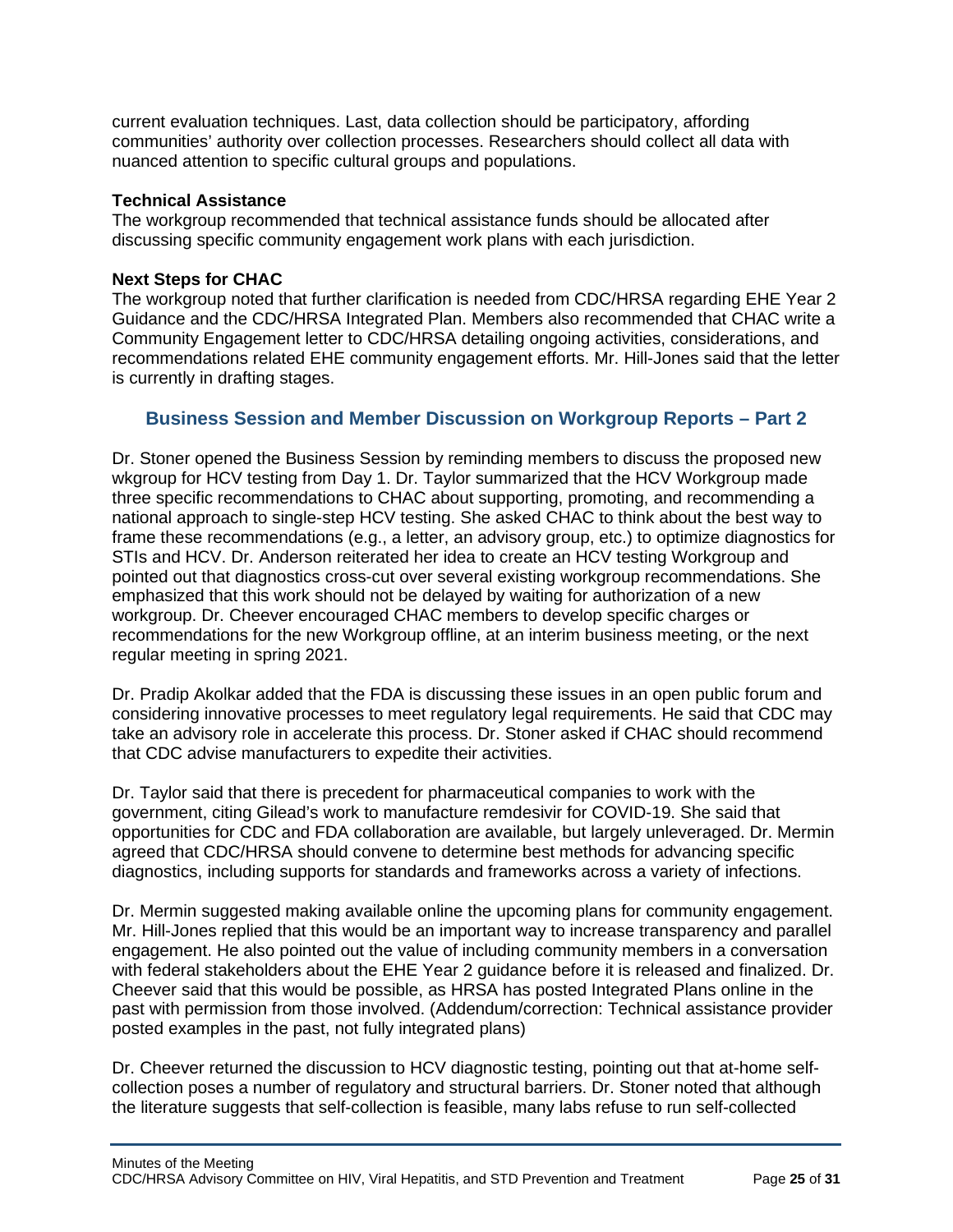tests. Dr. Mermin noted that many of the ideas raised about an HCV testing Workgroup need further detailed discussion before proceeding. He suggested that CHAC take time to delineate potential next steps towards this Workgroup.

Dr. Taylor said that the HCV Workgroup has already finalized their recommendations, which include asking CHAC to advise CDC on adoption of a national HCV testing strategy based on single-step RNA based testing; creation of a coordinated, efficient, CDC-led approach to development of these diagnostics rather than relying on leadership from pharmaceutical; and immediate progress despite the ongoing pandemic.

Ms. Gloria Searson added that the HCV Workgroup aims to leverage ongoing mobilization of rapid COVID-19 testing. Dr. Wendy Armstrong asked if there is advantage to finger-prick antibody testing followed by reflexive polymerase chain reaction (PCR) testing, and Dr. Mermin replied that they have considered eliminating antibody testing altogether.

Dr. Anderson recommended that CHAC convene an interim meeting to discuss recommendations from the other Workgroups. Dr. Stoner and Dr. Dionne-Odom agreed. CHAC members agreed to delay voting on the HCV testing Workgroup until such a time that members have more fully discussed and detailed the purpose, role, and logistics of the Workgroup.

#### **CHAC Action**

Dr. Anderson and Dr. Stoner made a motion to accept the recommendations posed by the HCV Workgroup. CHAC members used the virtual chat function to second the motion. The CHAC decided to address the issue in an interim business meeting in February 2021.

### **Adjournment**

<span id="page-27-0"></span>Dr. Cheever thanked HRSA and CDC for hosting the CHAC, the participants for their robust involvement and commitment to CHAC, and the Day 2 panelists for their presentations on community engagement and issues related to women's health. She reminded participants that there would be an interim business meeting to discuss the proposal to form a new Workgroup. She asked participants to provide input on a draft letter and set of recommendations before the meeting.

Dr. Cheever adjourned the meeting at 5:15 PM ET.

#### **CHAC Co-Chairs' Certification**

I hereby certify that, to the best of my knowledge, the foregoing Minutes of the proceedings are accurate and complete.

Jean R. Anderson, MD, Co-Chair Date Date Date Date Date Date CDC/HRSA Advisory Committee on HIV, Viral Hepatitis, and STD Prevention and Treatment

Bradley Stoner, MD, PhD, Co-Chair Date Date Date Date Date CDC/HRSA Advisory Committee on HIV,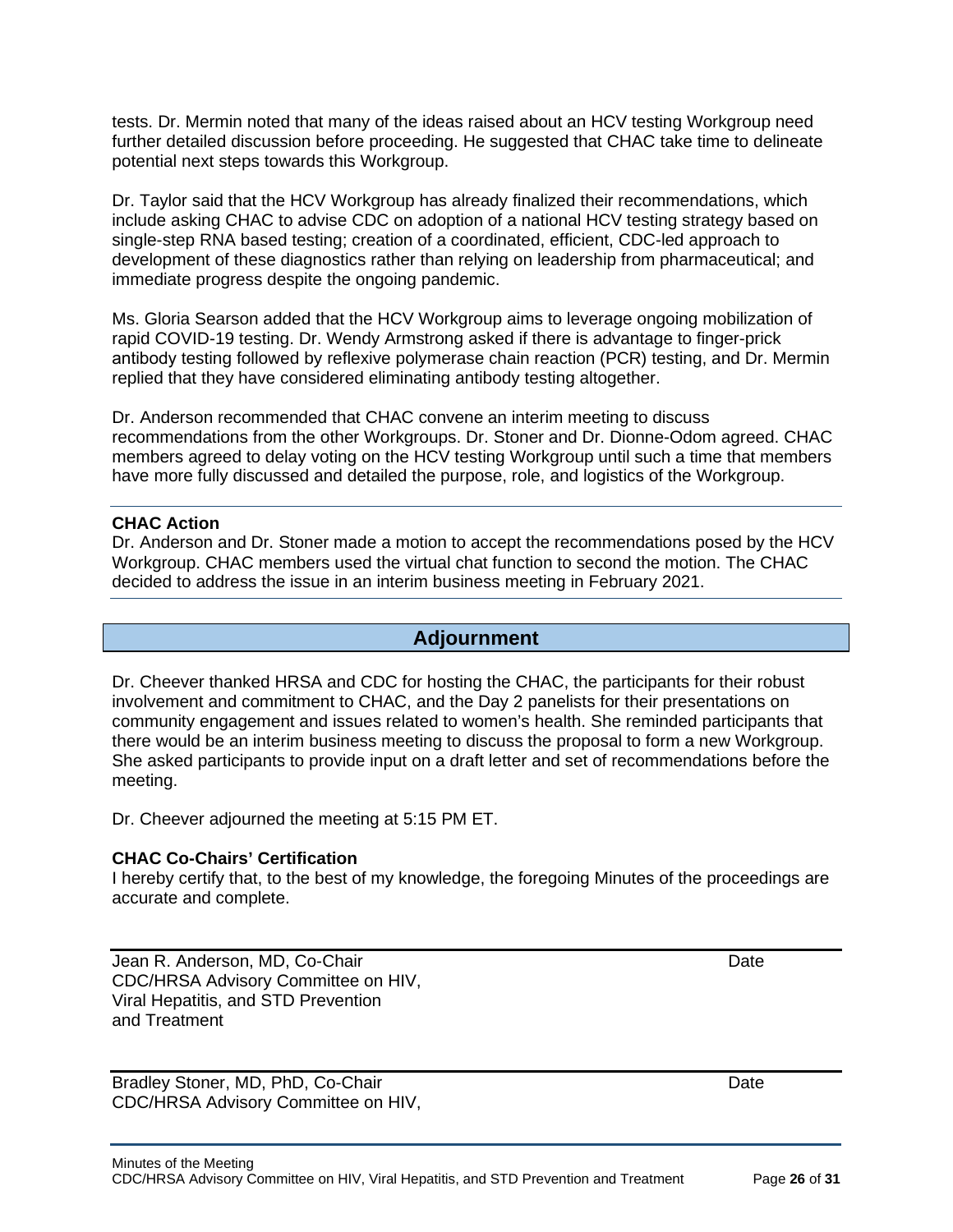Viral Hepatitis, and STD Prevention and Treatment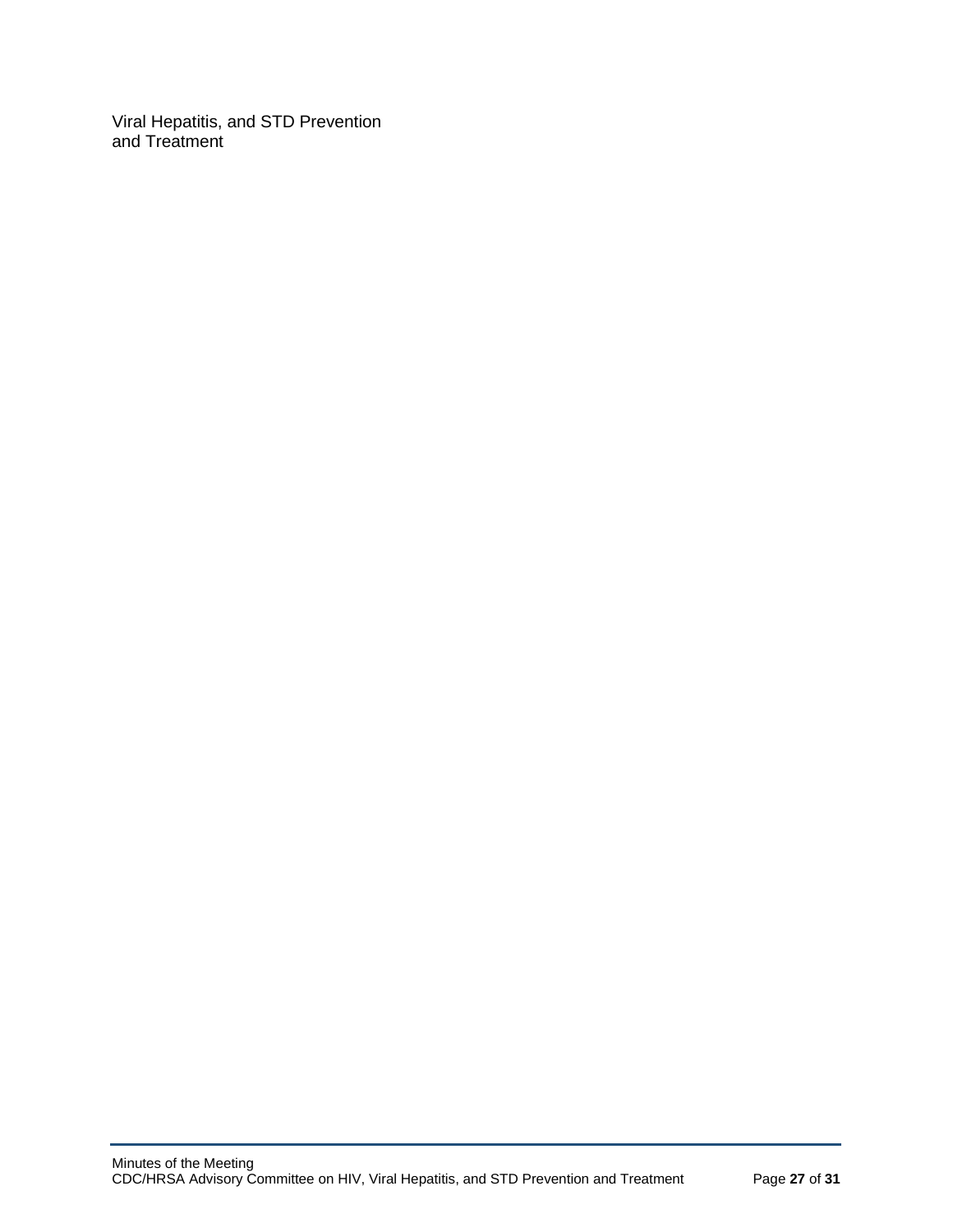## **Attachment A: Participant List**

#### <span id="page-29-0"></span>**CHAC Members Present**

Dr. Jean Anderson (Chair) Dr. Bradley Stoner (Chair)

Dr. Wendy Armstrong Dr. Marvin Belzer Dr. Demetre Daskalakis Dr. Jodie Dionne-Odem Dr. Travis Andre Gayles Ms. Debra Hauser Mr. Venton Hill-Jones Mr. Devin Hursey Dr. Jennifer Kates Dr. Shruti Mehta Ms. Kneeshe Parkinson Dr. Michael Saag Ms. Gloria Searson Dr. Lynn Erica Taylor

#### **CHAC Members Absent**

Mr. Gregorio A. Millett Ms. Joanne Morne

#### **CHAC Ex-Officio Members Present**

Dr. Pradip N. Akolkar U.S. Food and Drug Administration

Dr. Paul Gaist National Institutes of Health

Dr. Neerja Gandotra Substance Abuse and Mental Health Services Administration

Mr. Richard Haverkate Indian Health Service

Ms. Kaye Hayes U.S. Department of Health and Human **Services** 

#### **CHAC Ex-Officio Members Absent**

Dr. Iris Mabry-Hernandez Agency for Healthcare Research and **Quality** 

Dr. Douglas Olsen Centers for Medicare and Medicaid **Services** 

Dr. Richard Wild (Alternate) Centers for Medicare and Medicaid **Services** 

#### **CHAC Liaison Representative**

Mr. Carl E. Schmid Presidential Advisory Council on HIV/AIDS

#### **CHAC Designated Federal Officers**

Dr. Laura Cheever Health Resources & Services Administration HIV/AIDS Bureau Associate Administrator

Dr. Jonathan Mermin Centers for Disease Control and Prevention National Center for HIV, Viral Hepatitis, STD and TB Prevention Director

#### **Federal Agency Attendees**

#### **Guest Presenters**

Brian LeClair Health Resources & Services Administration

James Macrae Health Resources & Services Administration Bureau of Primary Health Care

Chrissy Abrahms Woodland Health Resources & Services Administration HIV/AIDS Bureau

Erica Dunbar Centers for Disease Control and Prevention National Center for HIV, Viral Hepatitis, STD and TB Prevention

Lisa Muttiah Tarrant County, Texas

Chad Balodis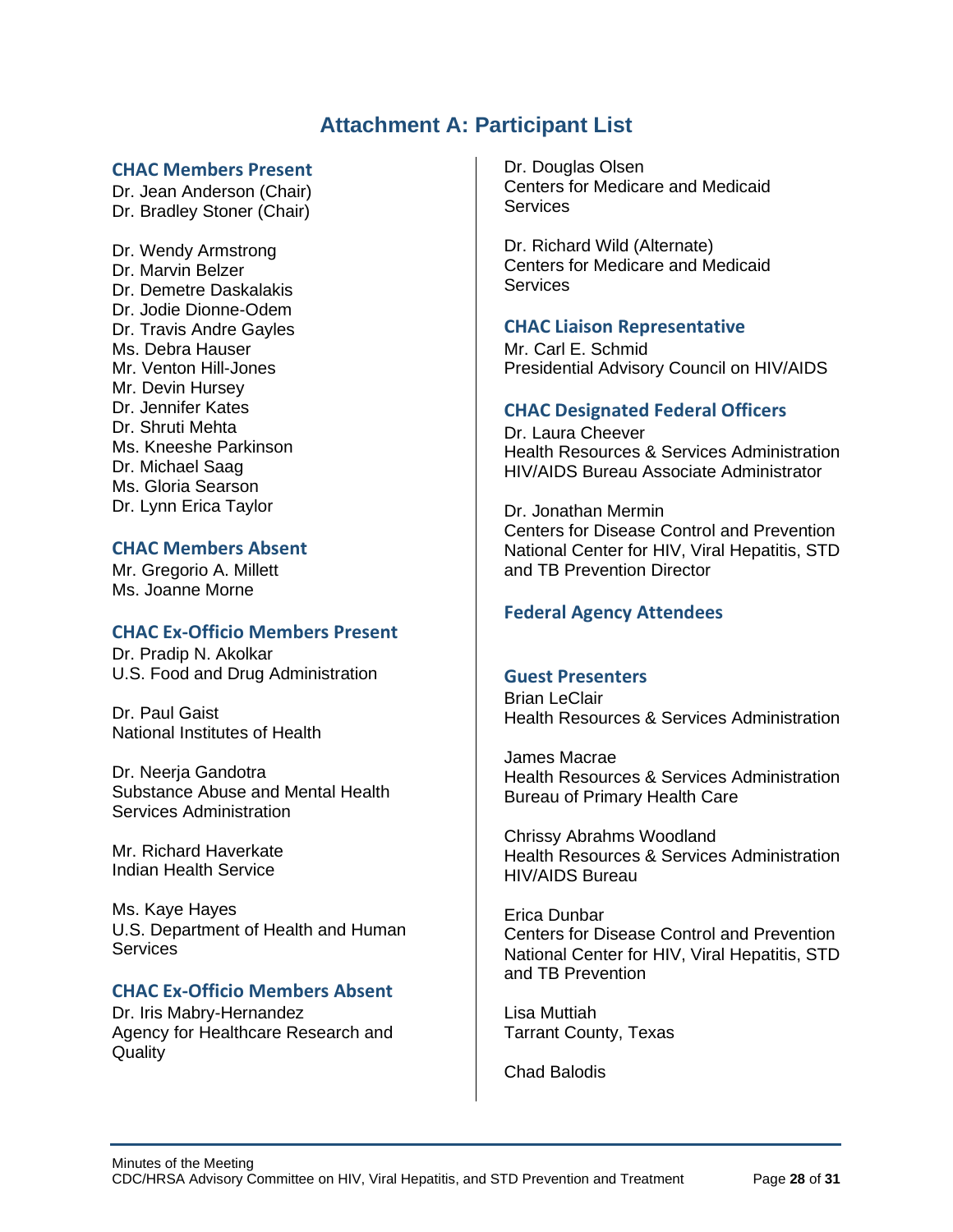Hudson County HIV/AIDS Planning Council, New Jersey

Dana Hines Health Resources & Services Administration HIV/AIDS Bureau

Nicole Pepper University of California, San Diego

Dottie Rains-Dowdell Creative Training and Development

Michele Decker Johns Hopkins Bloomberg School of Public **Health** 

Ann Namkung Lee National Institutes of Health National Institute of Allergy and Infectious **Diseases**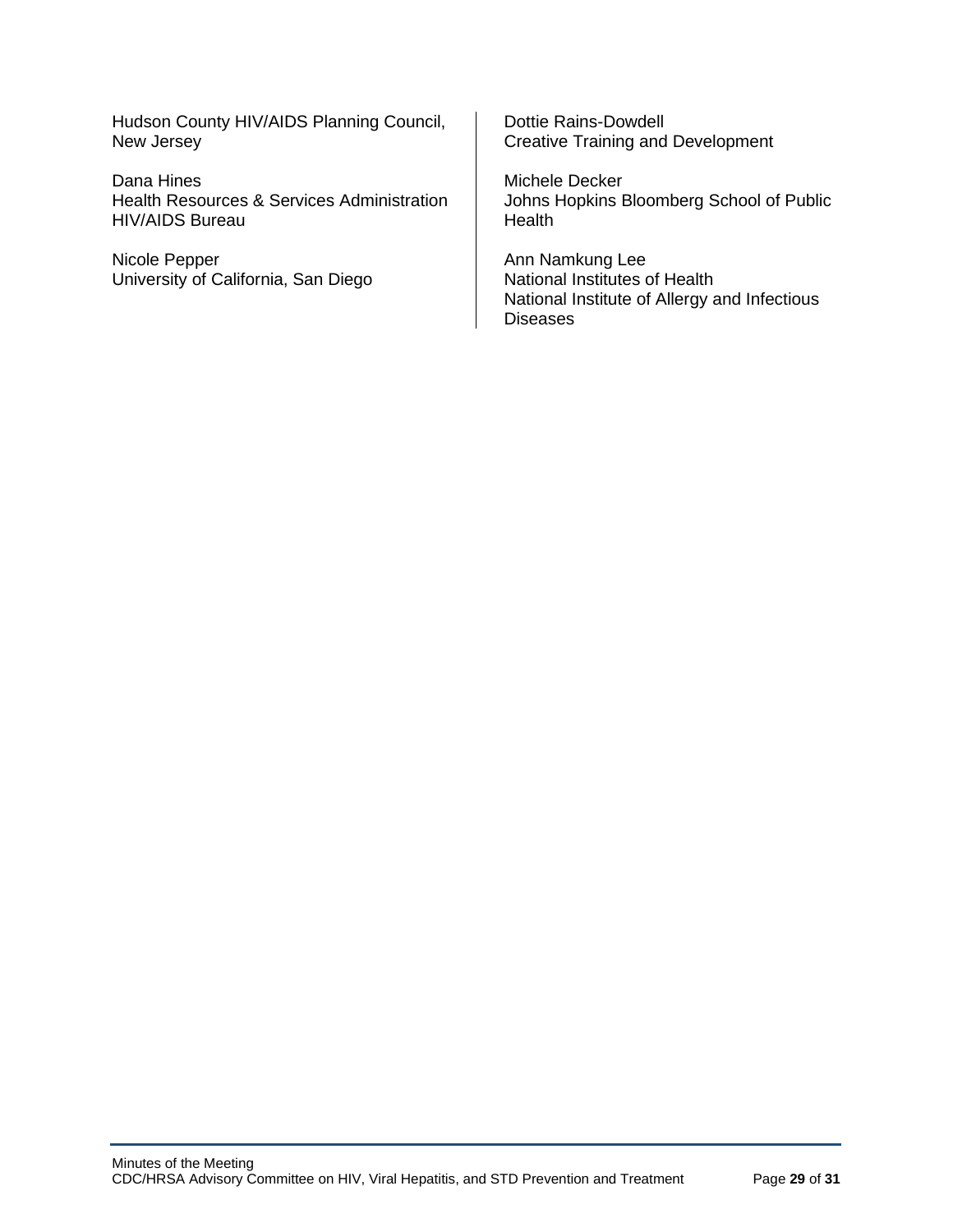# **Attachment B: List of Acronyms**

<span id="page-31-0"></span>

| <b>ACA</b>      | Affordable Care Act                                                  |
|-----------------|----------------------------------------------------------------------|
| <b>ACOG</b>     | American College of Obstetricians and Gynecologists                  |
| <b>ACTG</b>     | <b>AIDS Clinical Trials Group</b>                                    |
| <b>AETC</b>     | <b>AIDS Education and Training Center</b>                            |
| AHRQ            | Agency for Healthcare Research and Quality                           |
| <b>AIDS</b>     | Acquired Immunodeficiency Syndrome                                   |
| <b>BPHC</b>     | <b>Bureau of Primary Health Care</b>                                 |
| <b>CDC</b>      | <b>Centers for Disease Control and Prevention</b>                    |
| <b>CDC DHAP</b> | <b>CDC Division of HIV/AIDS Prevention</b>                           |
| <b>CHAC</b>     | CDC/HRSA Advisory Committee on HIV, Hepatitis, and STD Prevention    |
|                 | and Treatment                                                        |
| <b>CMS</b>      | <b>Centers for Medicare and Medicaid Service</b>                     |
| COVID-19        | Corona Virus Disease 2019                                            |
| <b>DFO</b>      | <b>Designated Federal Officer</b>                                    |
| <b>EHE</b>      |                                                                      |
|                 | Ending the HIV Epidemic<br><b>Electronic Direct Observed Therapy</b> |
| eDOT            |                                                                      |
| <b>FACA</b>     | <b>Federal Advisory Committee Act</b>                                |
| <b>FDA</b>      | Food and Drug Administration                                         |
| GED             | <b>General Education Development Test</b>                            |
| <b>HAB</b>      | <b>HIV/AIDS Bureau</b>                                               |
| <b>HBV</b>      | <b>Hepatitis B Virus</b>                                             |
| <b>HCV</b>      | <b>Hepatitis C Virus</b>                                             |
| <b>HHS</b>      | Department of Health and Human Services                              |
| HIT             | Health Improvement Team                                              |
| <b>HIV</b>      | Human Immunodeficiency Virus                                         |
| <b>HRSA</b>     | <b>Health Resources and Services Administration</b>                  |
| <b>IHS</b>      | <b>Indian Health Services</b>                                        |
| <b>IPV</b>      | Intimate Partner Violence                                            |
| <b>MSM</b>      | Men Who Have Sex With Men                                            |
| <b>NAT</b>      | <b>Nucleic Acid Testing</b>                                          |
| <b>NCHHSTP</b>  | National Center for HIV/AIDS, Viral Hepatitis, Sexually Transmitted  |
|                 | Diseases and Tuberculosis Prevention                                 |
| <b>NHAS</b>     | National HIV/AIDS Strategy                                           |
| <b>NICHD</b>    | National Institute for Child Health and Human Development            |
| <b>NIH</b>      | National Institutes of Health                                        |
| <b>NIMH</b>     | National Institute of Mental Health                                  |
| <b>NOFO</b>     | Notice of Funding Opportunity                                        |
| <b>PACHA</b>    | Presidential Advisory Council on HIV/AIDS                            |
| <b>PTSD</b>     | <b>Post-Traumatic Stress Disorder</b>                                |
| PrEP            | Pre-exposure Prophylaxis                                             |
| <b>RNA</b>      | Ribonucleic Acid                                                     |
| <b>SAMHSA</b>   | Substance Abuse and Mental Health Services Administration            |
| SARS-CoV-2      | Disease caused by COVID-19                                           |
| <b>SBIRT</b>    | Screening, Brief Intervention, and Referral to Treatment             |
| <b>SPNS</b>     | Special Projects of National Significance Program                    |
| <b>SSP</b>      | <b>Syringe Services Program</b>                                      |
| <b>STD</b>      | <b>Sexually Transmitted Disease</b>                                  |
| <b>STI</b>      | <b>Sexually Transmitted Infection</b>                                |
|                 |                                                                      |